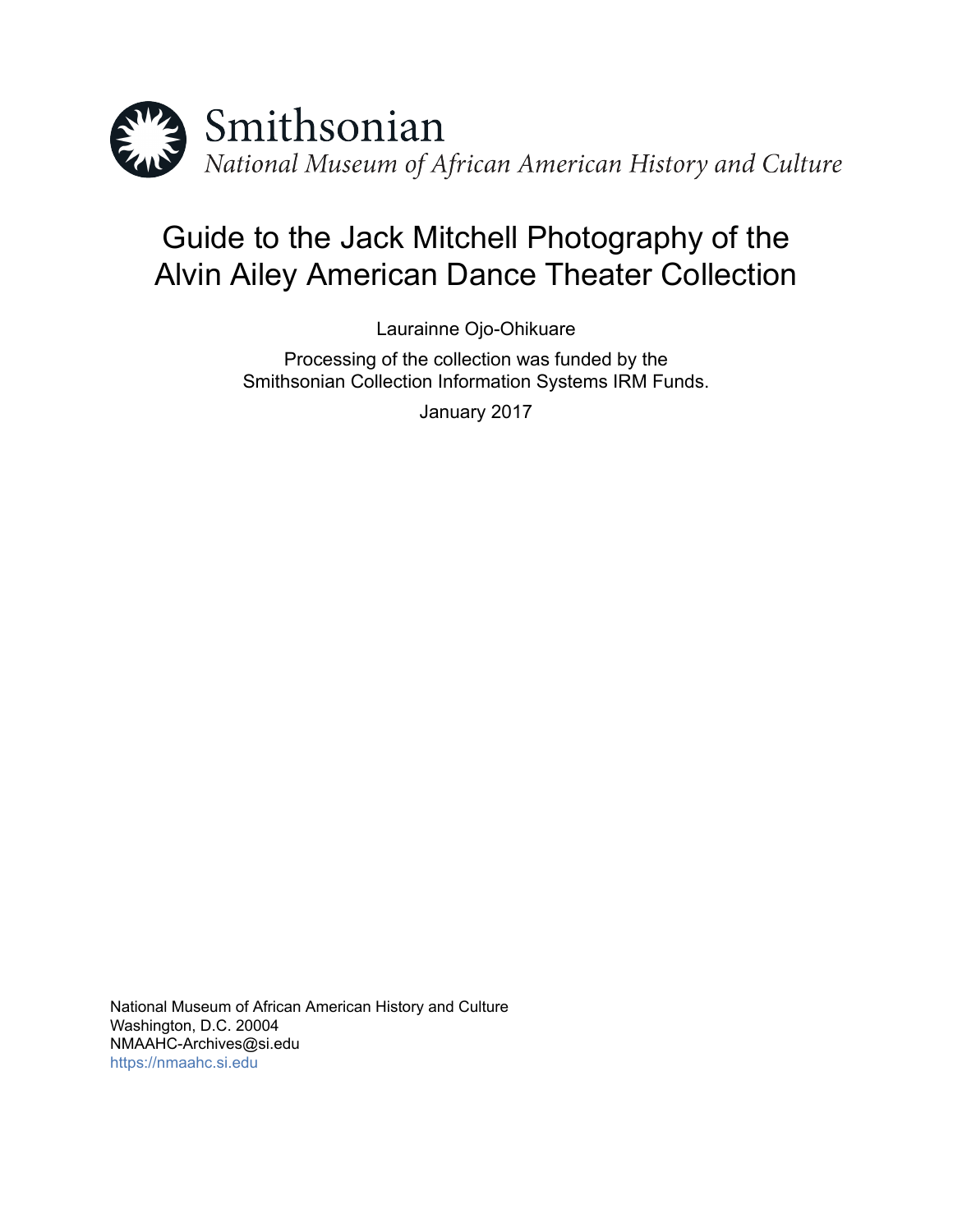# **Table of Contents**

<span id="page-1-0"></span>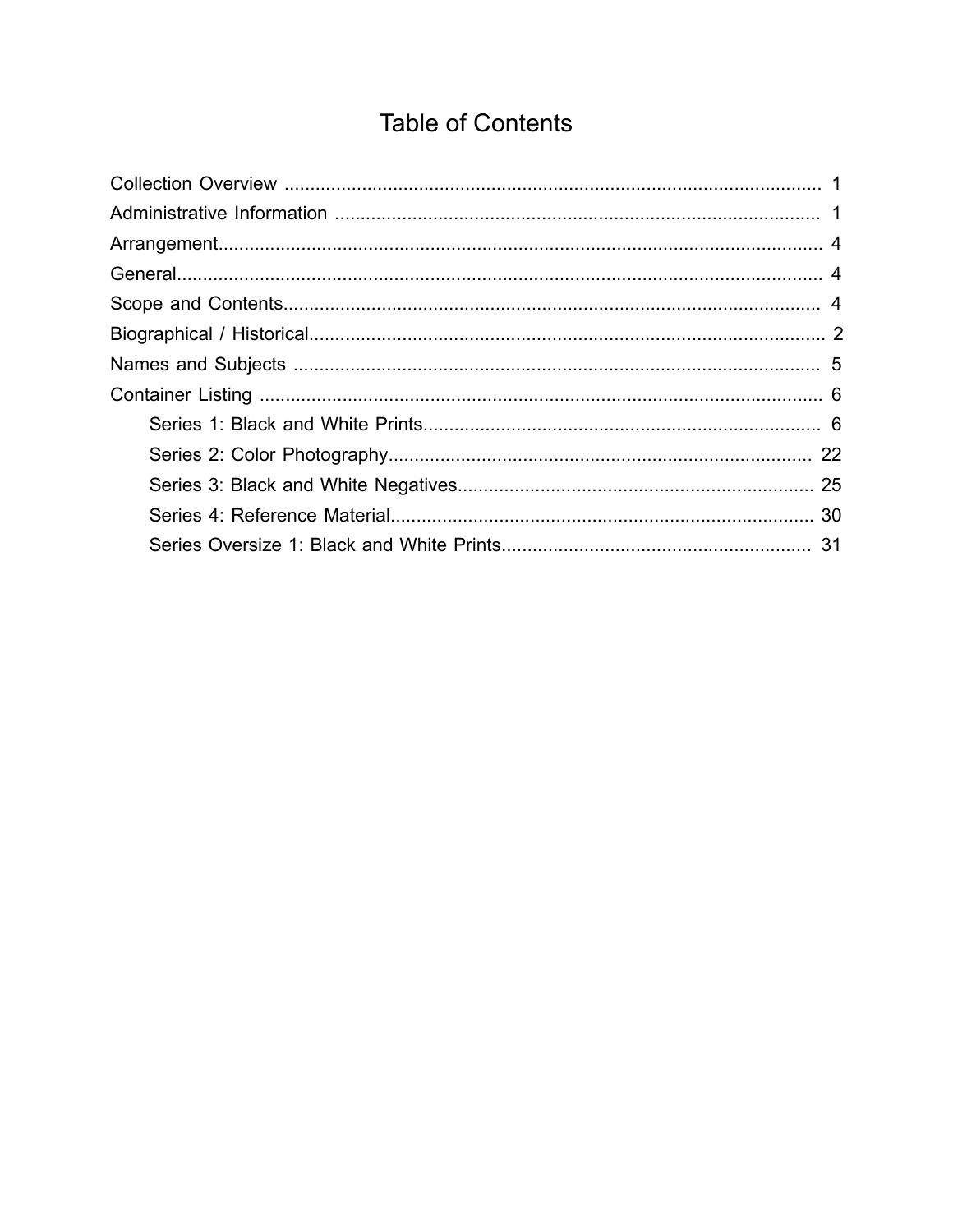### <span id="page-2-0"></span>**Collection Overview**

| <b>Repository:</b>                | National Museum of African American History and Culture                                                                                                                                                                                                                                                                                                                                                                                                                                                                                                                                                                                                                                                                                                                                                                                                                                                                                                                  |
|-----------------------------------|--------------------------------------------------------------------------------------------------------------------------------------------------------------------------------------------------------------------------------------------------------------------------------------------------------------------------------------------------------------------------------------------------------------------------------------------------------------------------------------------------------------------------------------------------------------------------------------------------------------------------------------------------------------------------------------------------------------------------------------------------------------------------------------------------------------------------------------------------------------------------------------------------------------------------------------------------------------------------|
| Title:                            | Jack Mitchell Photography of the Alvin Ailey American Dance Theater<br>Collection                                                                                                                                                                                                                                                                                                                                                                                                                                                                                                                                                                                                                                                                                                                                                                                                                                                                                        |
| Date:                             | 1961-2004                                                                                                                                                                                                                                                                                                                                                                                                                                                                                                                                                                                                                                                                                                                                                                                                                                                                                                                                                                |
| Identifier:                       | NMAAHC.A2013.245                                                                                                                                                                                                                                                                                                                                                                                                                                                                                                                                                                                                                                                                                                                                                                                                                                                                                                                                                         |
| Creator:                          | Ailey, Alvin (Choreographer)<br>Mitchell, Jack, 1925-2013 (Photographer)                                                                                                                                                                                                                                                                                                                                                                                                                                                                                                                                                                                                                                                                                                                                                                                                                                                                                                 |
| Extent:                           | 16 Linear feet                                                                                                                                                                                                                                                                                                                                                                                                                                                                                                                                                                                                                                                                                                                                                                                                                                                                                                                                                           |
| Language:                         | English.                                                                                                                                                                                                                                                                                                                                                                                                                                                                                                                                                                                                                                                                                                                                                                                                                                                                                                                                                                 |
| Summary:                          | Jack Mitchell (1925-2013) was an acclaimed photographer who began<br>chronicling the work of the Alvin Ailey American Dance Theater in<br>1961. Alvin Ailey (1931-1989), one of the most influential African<br>American choreographers of modern dance, dedicated himself and his<br>dance company to creating ballets that not only accelerated the careers<br>of young African American dancers, but also stole the attention of<br>national and international audiences in displaying the racial perspective<br>of dance in the African American experience. This collection serves<br>as Mitchell's documentation of the dance company's evolution while<br>capturing the true idiosyncrasies and physicality of movement through<br>still images. Through Alvin Ailey and Jack Mitchell's partnership, they<br>were able to collaborate and produce a unique production of art,<br>fusing the meaning and movements of dance and the techniques of<br>photography. |
| <b>Digital</b><br><b>Content:</b> | Image(s): A2013.245-Representative-Image                                                                                                                                                                                                                                                                                                                                                                                                                                                                                                                                                                                                                                                                                                                                                                                                                                                                                                                                 |

### <span id="page-2-1"></span>**Administrative Information**

### Acquisition Information

Acquired from the Alvin Ailey Dance Foundation, Inc. in 2013.

#### Separated Materials

There were 3 inscribed copies of "Alvin Ailey American Dance Theater: Jack Mitchell Photographs" originally stored in the collection. One copy of this text can be found in Series IV: Reference Materials with the publication draft, another copy is housed in the National Museum of African American History and Culture Library, and the last copy has been designated to serve as an archival reference text.

#### Processing Information

Collection processed, arranged, and described by Laurainne Ojo-Ohikuare in 2016. This project received Federal support from the Smithsonian Collection Information Systems IRM Funds.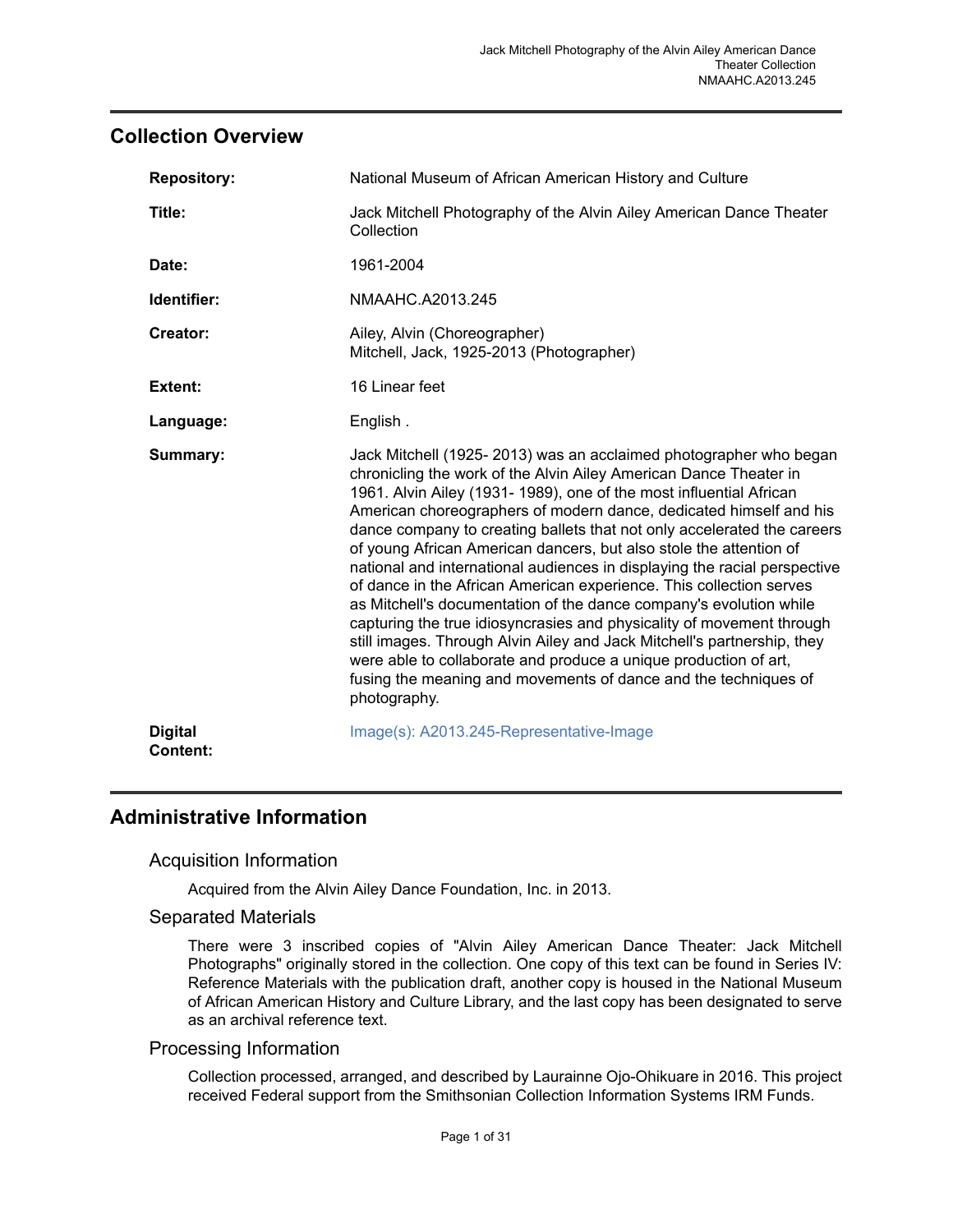### Preferred Citation

Photography by Jack Mitchell © Alvin Ailey Dance Foundation, Inc. and Smithsonian Institution, All rights reserved.

### **Restrictions**

Collection is open for research. Access to collection materials requires an appointment.

#### Conditions Governing Use

Jack Mitchell Photography of the Alvin Ailey American Dance Theatre Collection is jointly owned by the National Museum of African American History and Culture, Smithsonian Institution, and the Alvin Ailey Dance Foundation. Permission for commercial use or publication of the digital images may be requested from the Smithsonian Institution.

## <span id="page-3-0"></span>**Biographical / Historical**

Jack Mitchell was born on September 13, 1925 in Key West, Florida. Although he was not in the field of photography, Mitchell's father bought him his first camera when Jack was a teenager. His first published photograph was of actress, Veronica Lake, for a War Bond Tour, a tour issued by the government that promoted debt securities to soldiers to finance military operations and expenditures He enlisted in the United States army and became a photographer in Italy at the end of World War II. In 1949, Ted Shawn, a dancer and choreographer who is respected among the dance community as a pioneer of American modern dance, invited Mitchell to Massachusetts photograph his dancers at his dance center, Jacobs's Pillow. It was during this time where Mitchell's interest and appreciation for moving bodies was realized. In the lifespan of his career, Mitchell created over 150 covers for Dance Magazine<sup>1</sup>, the New York Times, Time, Life, Newsweek, Rolling Stone, Vanity Fair, and Vogue. **2**

As Jack Mitchell started to photograph the poses and ballets of the American Ballet Theater throughout the late 1950s, Alvin Ailey saw some of Mitchell's photographs. By 1961, Mitchell had established himself as a distinguished photographer of dance, coining the term, "moving stills". His photographs became the benchmark and standard that other dance photographers measured their work. In November 1961, Ailey invited Mitchell to a performance space in Clark Center, NY, and with his dancers, they performed for Mitchell's camera; some of the photographs from that first photo session can be found in this collection.

Alvin Ailey was born on January 5, 1931 in in Rodgers, Texas, during the Great Depression. As his repertory reflected, the beginning of his life was defined by a tight-knit, predominantly African American folk culture. At age 12, Ailey and his mother, Lula Cooper, moved Los Angeles, California. It is here that he was exposed to the Ballet Russe de Monte Carlo, which led him to study under the Lester Horton Dance Theater, where he danced with Carmen DeLavallade, James Truitte, and Joyce Trisler. After 3 years of performing and training, he was positioned as a choreographer and later became the director of the company when Lester Horton suddenly died in 1953. His influence from Lester Horton, Martha Graham, and Katherine Dunham help to establish his philosophy that "Everything in dancing is style, allusion, the essence of many thoughts and feelings, the abstraction of many moments. Each movement is the sum total of moments and experiences".**<sup>3</sup>** After Horton's death, Ailey went to perform at Ted Shawn's Jacob's Pillow Dance Festival, and then on to New York with his longtime schoolmate and fellow dancer, Carmen DeLavallade, to perform in the 1954 Broadway production of "House of Flowers". The Alvin Ailey American Dance Theater Company was established in 1958.

From the beginning of his journey as a dancer and choreographer, Ailey wanted to show African American experience in his performances. He embedded folk culture in his early works "Revelations" and "Blue Suites". In reflection, before his first South Asian Tour, Alvin expressed, "The cultural heritage of the American Negro is one of America's richest treasures. From his roots as a slave, the American Negro- sometimes sorrowing, sometimes jubilant but always hopeful -has touched, illuminated, and influenced the most preserved of world civilization. I and my dance theater celebrate this trembling beauty." **<sup>4</sup>**"Revelations" was well- received by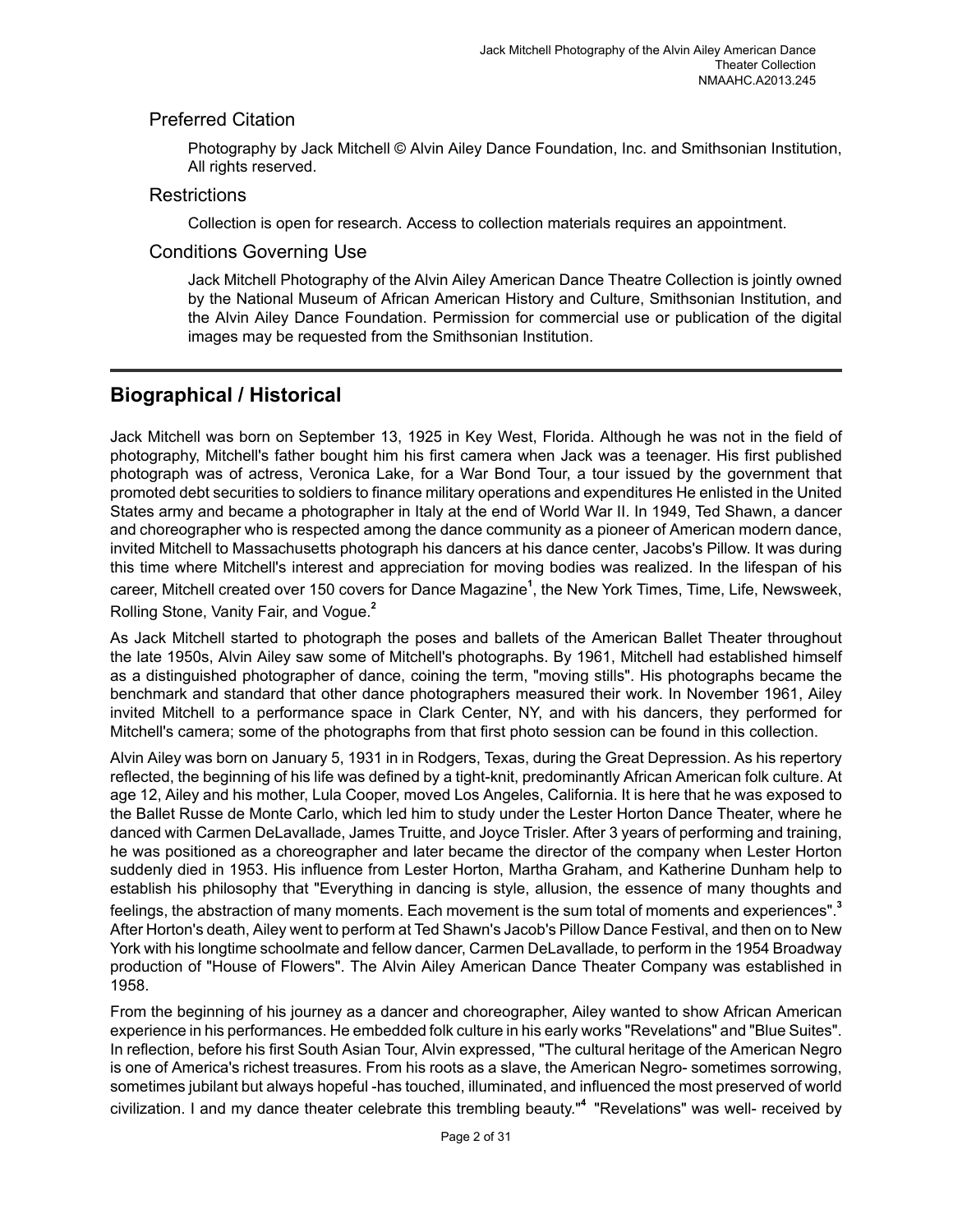national and international audiences, Ailey recognized by the dance community as a choreographer with promise and his company and ballets he created were highly anticipated. By 1965, Ailey went from being a dancer to being the company's choreographer. From the onset, Ailey embraced diversity and invited interracial and interdisciplinary perspectives at of the company. He also created ballets for other notable companies including the American Ballet Theatre, Royal Danish Ballet, London Festival Ballet, the Joffrey Ballet, Paris Opera Ballet, and LaScala Opera Ballet.<sup>5</sup> He was invited to choreograph Samuel Barber's Anthony and Cleopatra for the Metropolitan Opera at Lincoln Center in 1966**<sup>6</sup>** , and Leonard Bernstein's Mass for the Kennedy Center for the Performing Arts in 1971.**<sup>7</sup>**

As the company embraced racial diversity, Ailey never lost his sense of obligation to the African American community. In 1969, he established the Alvin Ailey American Dance Center, which became the Ailey School, formed the Alvin Ailey Repertory Ensemble, and pioneered programs promoting arts in education, particularly those that benefitted deprived communities. Among his numerous distinctions were the Dance Magazine Award (1975), the NAACP Spingarn Medal (1976), given for "the highest and noblest achievement by an American Negro during the previous year or years"**<sup>8</sup>** , the Samuel H. Scripps American Dance Festival Award (1987), the most prestigious award for modern dance for a lifetime contribution to the field, the Kennedy Center Award (1988) and Honorary Doctorates from Princeton University (1972)<sup>9</sup>, Bard College (1977)<sup>10</sup>, and Adelphi University (1977). President Barack Obama posthumously awarded Ailey the Presidential Medal of Freedom in 2014, the country's highest civilian honor, in recognition of his contributions and commitments to civil rights and dance in America.**<sup>11</sup>**

Through Jack Mitchell and Alvin Ailey's work, they were able to collaborate and create something "rich in historical connotations, the liveliest kind of permanent record of the works of important creators and creations that formed the nucleus of Ailey's remarkable vision of American dance and what it could be"**<sup>12</sup>**. Alvin Ailey's reputation for creating eclectic dance methods produced movements and poses that are still studied and idolized today. Mitchell was able to pay homage to many of the world's best dance artists from James Truitte, Carmen DeLavallade, Dudley Williams, Donna Wood, Renee Robinson, Gary DeLoatch, as well as Ailey, through his photography. With Ailey's longstanding and established stature within the dance community, and Mitchell's pronouncement of the detailed through his use of lighting in his photographs, this collection highlights the incredible collaboration between Ailey and Mitchell, and serves as a unique document of one of the world's most renowned American dance company's.

Alvin Ailey's vision for a dance company was dedicated to enriching the American modern dance heritage and preserving African American culture. In a 1989 interview with Dance Magazine, shortly before his death, Ailey discussed how he took pride in knowing that "No other company around [today] does what we do, requires the same range, and challenges both the dancers and the audience to the same degree." Ailey searched for a collaborator that would help him display the value of communicative movement; he found his match in Mitchell. Ailey's influence went beyond the stage and Jack Mitchell's images in this collection document that evolution. With Alvin Ailey's passing in 1989 at age 58 and Jack Mitchell's death in 2013 at age 88, these photographs of Alvin Ailey American Dance Theater Collection serves as one of the few sources of this dynamic dance company, from its early days to an internationally recognized troupe.

#### Footnotes:

- 1) Jack Mitchell. Alvin Ailey American Dance Theater: Jack Mitchell Photographs. (Kansas City: Andrews and McMeel, 1993), viii
- 2) Bruce Weber, "Jack Mitchell, Photographer of the Arts, Dies at 88", The New York Times Obituaries (November 9, 2013): [http://www.nytimes.com/2013/11/10/arts/jack-mitchell-photographer-of-the-arts](http://www.nytimes.com/2013/11/10/arts/jack-mitchell-photographer-of-the-arts-dies-at-88.html)[dies-at-88.html](http://www.nytimes.com/2013/11/10/arts/jack-mitchell-photographer-of-the-arts-dies-at-88.html)
- 3) Jennifer Dunning, Alvin Ailey: A Life in Dance. (New York; Addison- Wesley, 1996), 123

- 5) Alvin Ailey, Revelations: The Autobiography of Alvin Ailey. (New York: Birch Lane, 1995), 6-7.
- 6) Alvin Ailey, Revelations: The Autobiography of Alvin Ailey. (New York; Birch Lane, 1995), 7.
- 7) Ibid.
- 8) Ibid.
- 9) Dunning, Jennifer. *Alvin Ailey: A Life in Dance*. (New York: Addison-Wesley, 1996), 286.

<sup>4)</sup> Ibid, 146.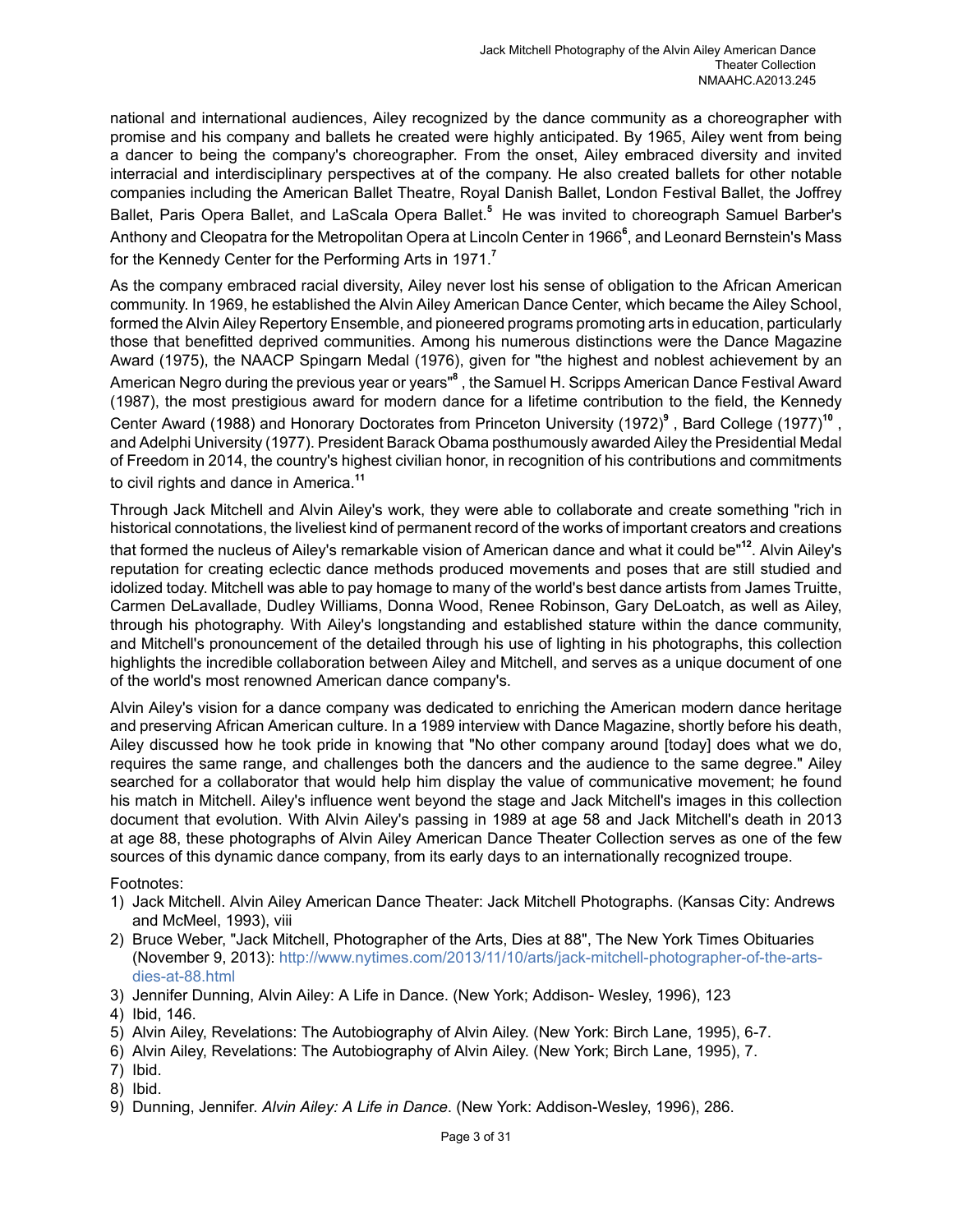- 10)"Bard College Catalogue 2016-17: Honorary Degrees": [https://www.bard.edu/catalogue/index.php?](https://www.bard.edu/catalogue/index.php?aid=1205177%26sid=670501) [aid=1205177%26sid=670501](https://www.bard.edu/catalogue/index.php?aid=1205177%26sid=670501)
- 11)Office of the Press Secretary, "President Obama Names Recipients of the Presidential Medal of Freedom" (November 10, 2014): [https://www.whitehouse.gov/the-press-office/2014/11/10/president](https://www.whitehouse.gov/the-press-office/2014/11/10/president-obama-names-recipients-presidential-medal-freedom)[obama-names-recipients-presidential-medal-freedom](https://www.whitehouse.gov/the-press-office/2014/11/10/president-obama-names-recipients-presidential-medal-freedom)
- 12)Jack Mitchell. Alvin Ailey American Dance Theater: Jack Mitchell Photographs. (Kansas City: Andrews and McMeel, 1993), ix.

# <span id="page-5-2"></span>**Scope and Contents**

The Jack Mitchell Photography of Alvin Ailey American Dance Theater Collection is comprised of approximately 10,000 black and white prints of solo and ensemble acts, portraits of principle dancers and various associates of the company, color slides and transparencies for private photo sessions and performances, black and white film strips and their corresponding contact sheets, and reference materials.

### <span id="page-5-0"></span>**Arrangement**

The material in this collection has been kept primarily at the folder level in the order that was declared by the initial owner and photographer, Jack Mitchell. Oversize prints were separated and housed in an associated series in the collection. The order of the material has been organized based on the medium of the material. Each subseries has been organized based on the following:

Series I: Black and White Prints Subseries A: Solo and Ensemble Images and Portraits were organized alphabetically by ballet name. Subseries B: Prints for Jack Mitchell Publication were organized by page number in the publication.

Series II: Color Photography Subseries A: Original Slide Boxes were organized numerically based on Jack Mitchell's label assignments. Subseries B: Color Slides were organized numerically based on subseries A's label assignments. Subseries C: Color Transparencies were organized numerically based on subseries A's label assignments.

Series III: Black and White Negatives Subseries A: Black and White Film Strips were organized chronologically by date. Subseries B: Contact Sheets were organized chronologically by date.

Series IV: Reference Material

OVERSIZE Series I: Black and White Prints were organized chronologically by date.

## <span id="page-5-1"></span>**General**

#### COLLECTION LIST OF FEATURED REPERTORY

After Eden, Archipelago, Been Here and Gone, Black Belt, Blues Suite, Butterfly, Caravan, Carmina Burana, Caverna Magica, Chelsea's Bells, Come and Get the Beauty of It Hot, Concert in F, Congo Tango Palace, Crossword, Cry, Dance at the Gym, District Storyville, Divining, Episodes, Escargot, Facets, Fever Swamp, Flowers, Folkdance, Fontessa and Friends, For Bird – with Love, Forgotten Time, Frames, Gazelle, Hermit Songs, Hidden Rites, Hobo Sapiens, How to Walk an Elephant, Hymn, Icarus, Journey, Jukebox for Alvin, Lament, Landscape, Mary Lou's Mass, Masekela Langage, Memoria, N. Y. Export, Op. Jazz, Night Creature, North Star, Opus McShann, Pas de Duke, Passage, Pigs 'n Fishes, Portrait of Billie, Prodigal Prince, Quintet, Rainbow 'round my Shoulder, Revelations, Rift, Roots of the Blues, Sarong Paramaribo , Satyriade, Seven Journeys, Shards, Shelter, Spectrum, Speeds, Speeds, Streams, Suite Otis, The Beloved, The Lark Ascending, The Letter, The Mooche, The River, The Road of the Phoebe Snow, The Stack-Up, The Winter in Lisbon, Three Black Kings, Tilt, Toccata, Treading, Variegations, Vespers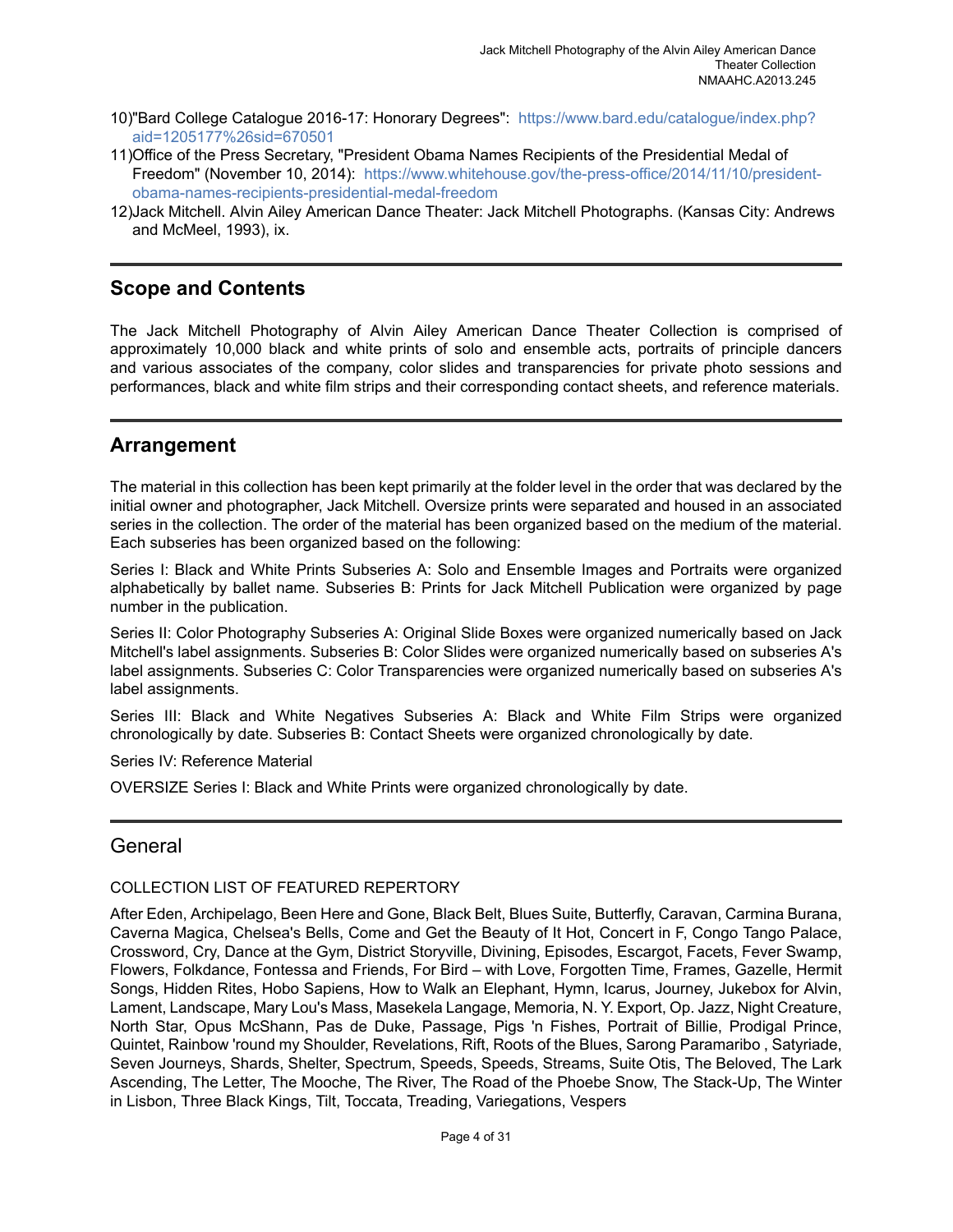# <span id="page-6-0"></span>Names and Subject Terms

This collection is indexed in the online catalog of the Smithsonian Institution under the following terms:

Subjects:

Alvin Ailey American Dance Theater Choreography -- United States Dance Dance -- North America Dance -- Production and direction Dance companies Dance schools -- United States

#### Types of Materials:

Dance photography. Modern dance -- United States -- 20th century

#### Names:

Allen, Sarita Chaya, Masazumi DeLavallade, Carmen , 1931- DeLoatch, Gary, 1953-1993 Jamison, Judith Roxas, Elizabeth Truitte, James Tyson, Andre Williams, Dudley, 1938-2015 Wood, Donna, 1954-

#### Occupations:

Dancers -- Photographs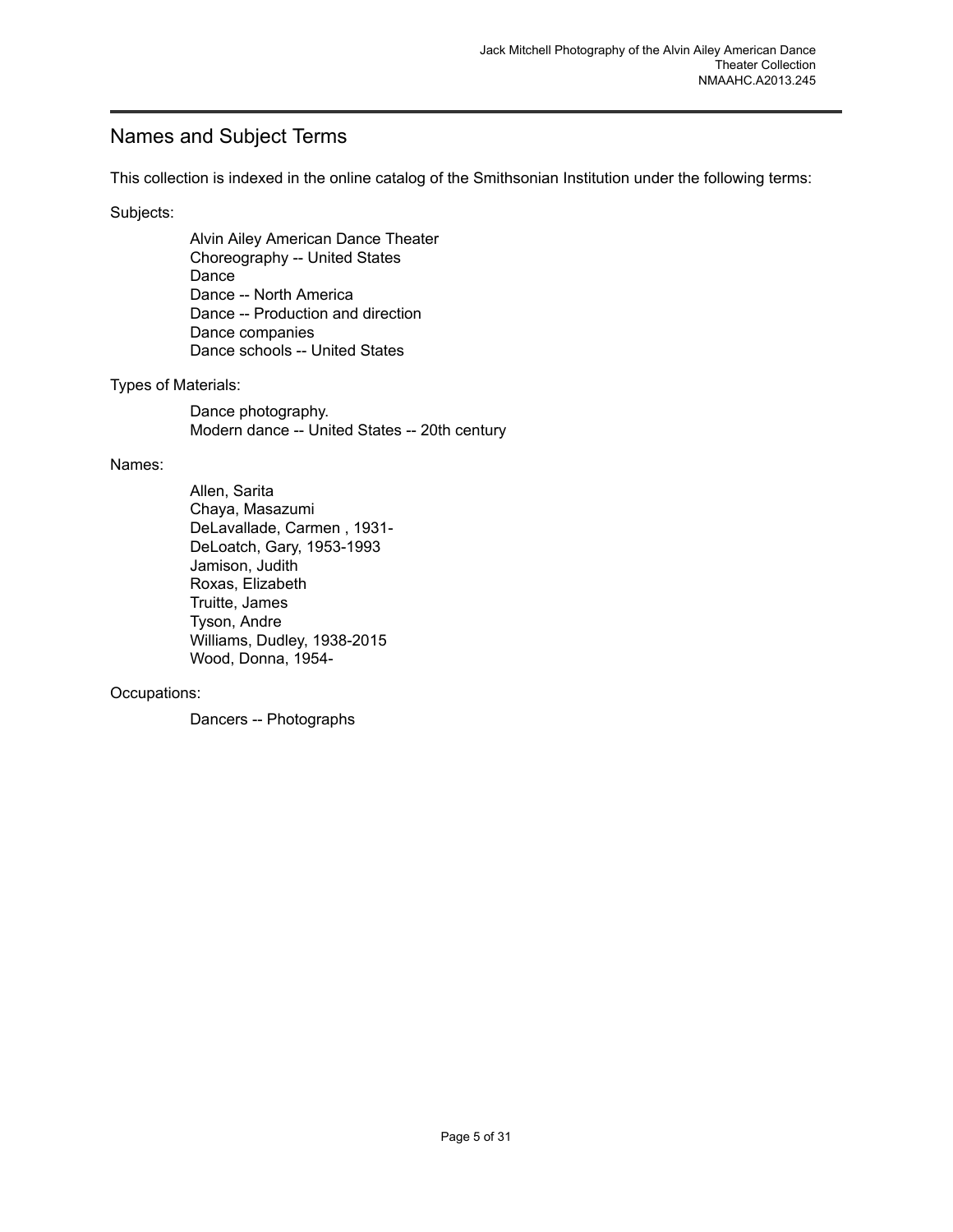# <span id="page-7-0"></span>**Container Listing**

### <span id="page-7-1"></span>Series 1: Black and White Prints

### 1.1: Solo and Ensemble Images and Portraits

Scope and Contents: Subseries 1: Solo and Ensemble Images and Portraits contains 133 11" x 14" solo and ensemble prints, portraits, and duplicate prints taken in Jack Mitchell's photography studio and onstage between 1961 and 1992, a handwritten letter from Alvin Ailey, dated March 24, 1975, and embedded digitized images of the prints. Box 1, Folder 1 Note from Alvin Ailey, Mar. 24, 1975 Box 1, Folder 2 Company group photo annotated with names & note, 1993

- Box 1, Folder 3 Test print of [Company](https://edan.si.edu/slideshow/slideshowViewer.htm?eadrefid=NMAAHC.A2013.245_ref34) group photo, 1993
- Box 1, Folder 4 [Alvin Ailey with Eric Bruhn & Natalia Makarova, "The River", 1971](https://edan.si.edu/slideshow/slideshowViewer.htm?eadrefid=NMAAHC.A2013.245_ref35)
- Box 1, Folder 5 Ballet Repertory Company: Masazumi Chaya, undated
- Box 1, Folder 6 ["Jacob's](https://edan.si.edu/slideshow/slideshowViewer.htm?eadrefid=NMAAHC.A2013.245_ref37) Pillow": Alvin Ailey & James Truitte, undated
- Box 1, Folder 7 "Blue Suite": Desmond [Richardson,](https://edan.si.edu/slideshow/slideshowViewer.htm?eadrefid=NMAAHC.A2013.245_ref38) David St. Charles, Carl Bailey, Kevin [Brown, & Dereque Whiturs, undated](https://edan.si.edu/slideshow/slideshowViewer.htm?eadrefid=NMAAHC.A2013.245_ref38)
- Box 1, Folder 8 ["Blues Suite": Kelvin Rotardier & Loretta Abbott, 1967](https://edan.si.edu/slideshow/slideshowViewer.htm?eadrefid=NMAAHC.A2013.245_ref39)
- Box 1, Folder 9 "Carmina Burana": Sara [Yarborough,](https://edan.si.edu/slideshow/slideshowViewer.htm?eadrefid=NMAAHC.A2013.245_ref40) John Parks, Michihiko Oka, & Judith [Jamison, 1973](https://edan.si.edu/slideshow/slideshowViewer.htm?eadrefid=NMAAHC.A2013.245_ref40)
- Box 1, Folder 10 "Congo Tango Palace": company [members,](https://edan.si.edu/slideshow/slideshowViewer.htm?eadrefid=NMAAHC.A2013.245_ref41) 1969
- Box 1, Folder 11 ["Cry": Deborah Manning, 1990](https://edan.si.edu/slideshow/slideshowViewer.htm?eadrefid=NMAAHC.A2013.245_ref42)
- Box 1, Folder 12 ["Cry": Debora Chase, undated](https://edan.si.edu/slideshow/slideshowViewer.htm?eadrefid=NMAAHC.A2013.245_ref43)
- Box 1, Folder 13 ["Cry": Judith Jamison, 1971](https://edan.si.edu/slideshow/slideshowViewer.htm?eadrefid=NMAAHC.A2013.245_ref44)
- Box 1, Folder 14 ["Cry": Judith Jamison, 1971](https://edan.si.edu/slideshow/slideshowViewer.htm?eadrefid=NMAAHC.A2013.245_ref45)
- Box 1, Folder 15 ["Dance at the Gym": Four couples, undated](https://edan.si.edu/slideshow/slideshowViewer.htm?eadrefid=NMAAHC.A2013.245_ref46)
- Box 1, Folder 16 "District [Storyville":](https://edan.si.edu/slideshow/slideshowViewer.htm?eadrefid=NMAAHC.A2013.245_ref47) Marilyn Banks & Wesley Johnson III, 1976
- Box 1, Folder 17 ["District Storyville": Marilyn Banks, undated](https://edan.si.edu/slideshow/slideshowViewer.htm?eadrefid=NMAAHC.A2013.245_ref48)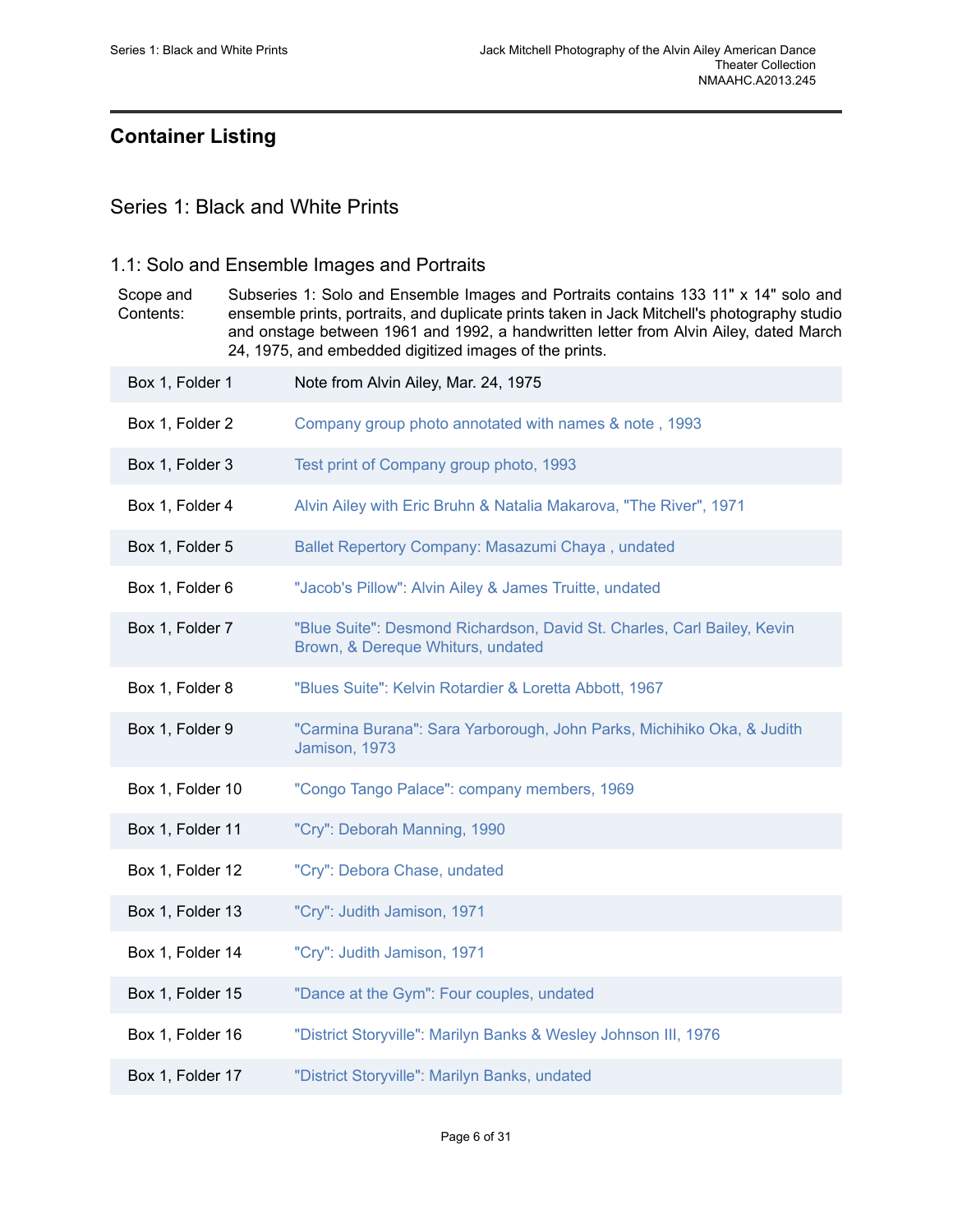| Box 1, Folder 18 | "District Storyville": the company, undated                                                |
|------------------|--------------------------------------------------------------------------------------------|
| Box 1, Folder 19 | "District Storyville": Alvin Ailey and the company, 1979                                   |
| Box 1, Folder 20 | "Divining": Judith Jamison rehearsing Masazumi Chaya & Donna Wood, 1984                    |
| Box 1, Folder 21 | "Divining": Judith Jamison rehearsing Masazumi Chaya & Donna Wood, 1984                    |
| Box 1, Folder 22 | "Divining": Elizabeth Roxas, undated                                                       |
| Box 1, Folder 23 | "Episodes": the company, undated                                                           |
| Box 1, Folder 24 | "Episodes": Dwight Rhoden, Renee Robinson, Desmond Richardson, &<br>Debora Chase, undated  |
| Box 1, Folder 25 | "Episodes": Dwight Rhoden & Elizabeth Roxas, undated                                       |
| Box 1, Folder 26 | "Episodes": Debora Chase & Dwight Rhoden, , undated, undated                               |
| Box 1, Folder 27 | "Episodes": Renee Robinson & Desmond Richardson, 1991                                      |
| Box 1, Folder 28 | "Facets": Judith Jamison, 1976                                                             |
| Box 1, Folder 29 | "Fontessa and Friends": Don Bellamy & Renee Robinson,, undated, undated                    |
| Box 1, Folder 30 | "For 'Bird'- With Love": the company, , undated, undated                                   |
| Box 1, Folder 31 | "For 'Bird'- With Love; the company & Gary DeLoatch on Chair, , undated,<br>undated        |
| Box 1, Folder 32 | "For 'Bird'- With Love": Adrienne Armstrong & April Berry,, undated, undated               |
| Box 1, Folder 33 | "For 'Bird'- With Love": Danny Clark, Gary DeLoatch, & Carl Bailey, , undated,<br>undated  |
| Box 1, Folder 34 | "Forgotten Time": Renee Robinson, Antonio Carlos Scott, & Judith Jamison,<br>1990, undated |
| Box 1, Folder 35 | "Forgotten Time": Jonathan Riseling & Andre Tyson,, undated, undated                       |
| Box 1, Folder 36 | "Frames": Michael Thomas, , undated, undated                                               |
| Box 1, Folder 37 | "Gazelle": Donna Wood, 1977                                                                |
| Box 1, Folder 38 | "Hermit Songs": Alvin Ailey, 1961                                                          |
| Box 1, Folder 39 | "Hermit Songs": Alvin Ailey, 1961                                                          |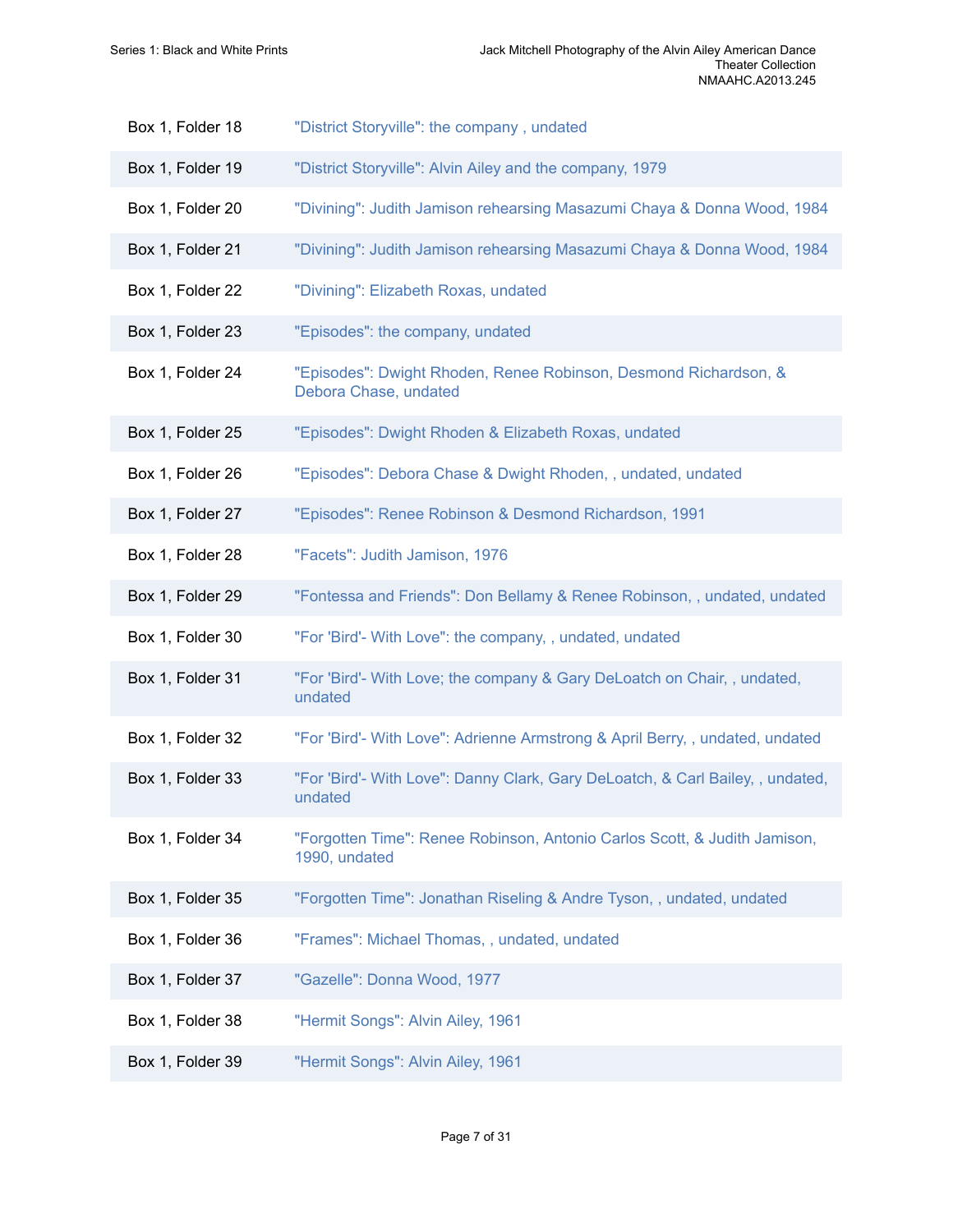| Box 1, Folder 40 | "Hermit Songs": Alvin Ailey (cropped), 1961                                                                           |
|------------------|-----------------------------------------------------------------------------------------------------------------------|
| Box 1, Folder 41 | "Hermit Songs": Alvin Ailey, 1961                                                                                     |
| Box 1, Folder 42 | "Hermit Songs": Alvin Ailey, 1961                                                                                     |
| Box 1, Folder 43 | "Hidden Rites": David St. Charles, 1990                                                                               |
| Box 1, Folder 44 | "Hidden Rites": Renee Robinson & Don Bellamy, undated                                                                 |
| Box 1, Folder 45 | "Hidden Rites": Nasha Thomas & David St. Charles, undated                                                             |
| Box 1, Folder 46 | "Hymn": Debra Chase or Raquelle Chavis, Leonard Meek, Renee Robinson,<br>Elizabeth Roxas, Desmond Richardson, undated |
| Box 1, Folder 47 | "Lament": the company, 1985                                                                                           |
| Box 1, Folder 48 | "Lament": Renee Robinson & Danny Clark, 1985                                                                          |
| Box 1, Folder 49 | "Lament": Renee Robinson & Danny Clark, 1985                                                                          |
| Box 1, Folder 50 | "Lament": Kevin Brown & April Berry, undated                                                                          |
| Box 1, Folder 51 | "The Lark Ascending": Elizabeth Roxas, 1986                                                                           |
| Box 1, Folder 52 | "The Letter": Carmen DeLavallade, 1961                                                                                |
| Box 1, Folder 53 | "Masekela Language": Elizabeth Roxas, Andre Tyson, Renee Robinson,<br>Desmond Richardson, undated                     |
| Box 1, Folder 54 | "Masekela Language": Renee Robinson, undated                                                                          |
| Box 1, Folder 55 | "Masekela Language: Andre Tyson, undated                                                                              |
| Box 1, Folder 56 | "Memoria": Don Bellamy & Dana Hash, undated                                                                           |
| Box 1, Folder 57 | "Memoria": Elizabeth Roxas, undated                                                                                   |
| Box 1, Folder 58 | "The Mooche": Alvin Ailey, Judith Jamison, & Sarita Allen, 1975                                                       |
| Box 1, Folder 59 | "Night Creatures": Judith Jamison rehearsing the company, 1990                                                        |
| Box 1, Folder 60 | "Northstar": the company, undated                                                                                     |
| Box 1, Folder 61 | "Northstar": Desmond Richardson, undated                                                                              |
| Box 1, Folder 62 | "Opus McShann": the company, undated                                                                                  |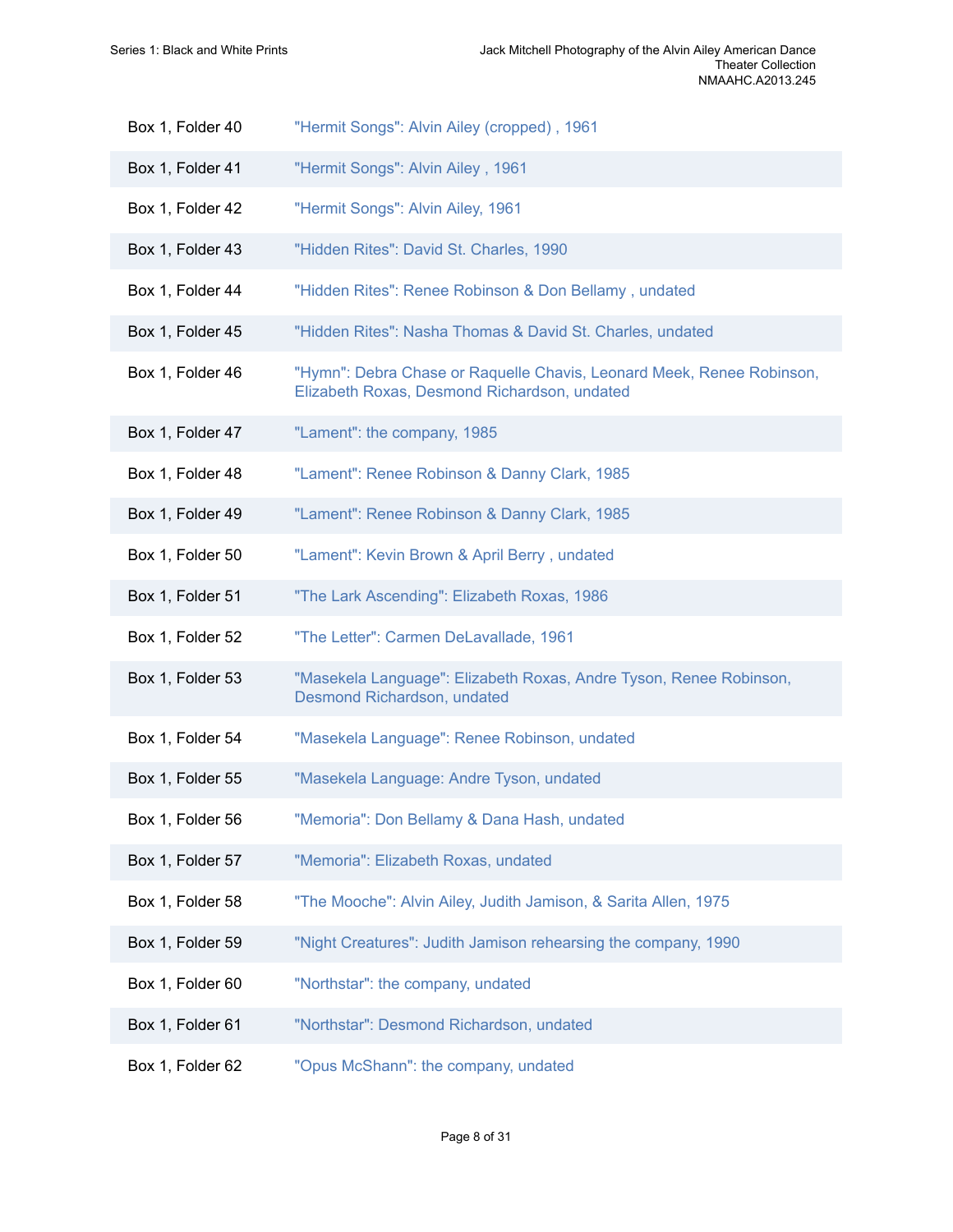| Box 1, Folder 63 | "Opus McShann": Andre Tyson & Renee Robinson, undated                                                       |
|------------------|-------------------------------------------------------------------------------------------------------------|
| Box 1, Folder 64 | "Pas de Duke": Desmond Richardson, 1991                                                                     |
| Box 2, Folder 1  | "Pigs and Fishes": Sarita Allen & Elisa Monte, 1982                                                         |
| Box 2, Folder 2  | "Pigs and Fishes": Sarita Allen, 1982                                                                       |
| Box 2, Folder 3  | "Prodigal Prince": Miguel Godreau, 1967                                                                     |
| Box 2, Folder 4  | "Prodigal Prince": Miguel Godreau, 1967                                                                     |
| Box 2, Folder 5  | "Prodigal Prince": Judith Jamison in profile, 1967                                                          |
| Box 2, Folder 6  | "Rainbow 'Round My Shoulder": Renee Robinson & Carl Bailey, 1989                                            |
| Box 2, Folder 7  | "Revelations": Judith Jamison, 1967                                                                         |
| Box 2, Folder 8  | "Revelations": Desmond Robinson, undated                                                                    |
| Box 2, Folder 9  | "Revelations": Dudley Williams, undated                                                                     |
| Box 2, Folder 10 | "Revelations": Michael Joy, undated                                                                         |
| Box 2, Folder 11 | "Revelations": Andre Tyson & Elizabeth Roxas, undated                                                       |
| Box 2, Folder 12 | "Revelations": James Truitte & Joyce Trisler, undated                                                       |
| Box 2, Folder 13 | "Revelations": James Truitte & Minnie Marshall, undated                                                     |
| Box 2, Folder 14 | "Revelations": the company, 1991                                                                            |
| Box 2, Folder 15 | "Revelations": Don Martin, Ella Thompson, Alvin Ailey, Myrna White, James<br>Truitte, Minnie Marshall, 1961 |
| Box 2, Folder 16 | "Revelations": Don Martin, Ella Thompson, Alvin Ailey, Myrna White, James<br>Truitte, Minnie Marshall, 1961 |
| Box 2, Folder 17 | "Revelations": Don Martin, Ella Thompson, Alvin Ailey, Myrna White, James<br>Truitte, Minnie Marshall, 1961 |
| Box 2, Folder 18 | "Revelations": Judith Jamison poses with Company, 1992                                                      |
| Box 2, Folder 19 | "Rift": Leonard Meek & Nasha Thomas, undated                                                                |
| Box 2, Folder 20 | "The River": Matthew Rushing, Roger Bellamy, Linda- Denise Fisher, &<br>Johnathan Phelps, undated           |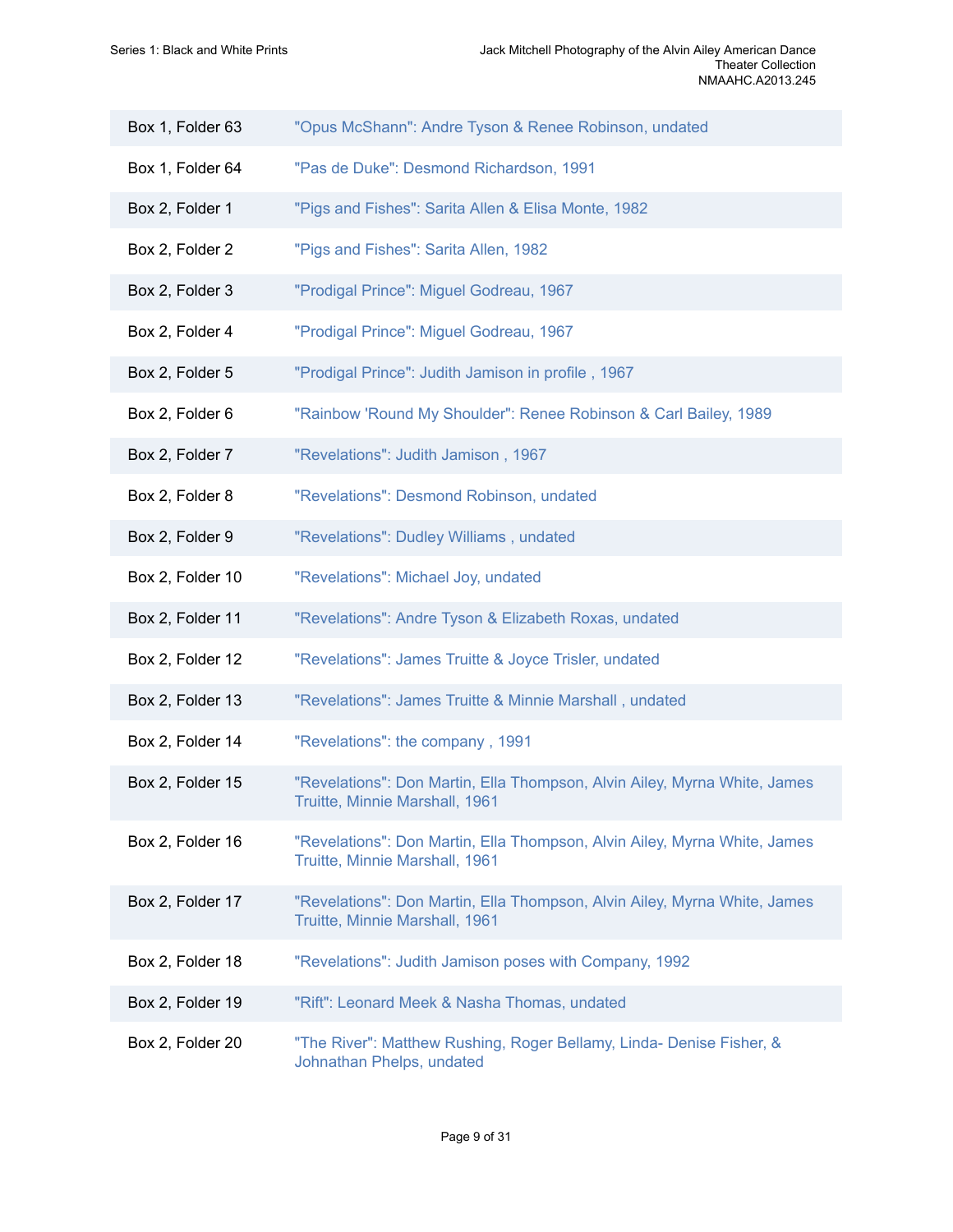| Box 2, Folder 21 | "The River": Matthew Rushing, Roger Bellamy, Linda- Denise Fisher, &<br>Johnathan Phelps, undated                                      |
|------------------|----------------------------------------------------------------------------------------------------------------------------------------|
| Box 2, Folder 22 | "Roots of the Blues": Carmen DeLavallade & Alvin Ailey, 1964<br>Image(s): "The Road of the Phoebe Snow": James Truitte & Joyce Trisler |
| Box 2, Folder 23 | "The Road of the Phoebe Snow": James Truitte & Joyce Trisler, 1961<br>Image(s): "Roots of the Blues": Carmen DeLavallade & Alvin Ailey |
| Box 2, Folder 24 | "Roots of the Blues": Carmen DeLavallade & Alvin Ailey in Silhouette, 1961                                                             |
| Box 2, Folder 25 | "Roots of the Blues": Carmen DeLavallade & Alvin Ailey under a ladder; Bruce<br>Langhorne & Brother John Sellers on a ladder, 1961     |
| Box 2, Folder 26 | "Roots of the Blues": Carmen DeLavallade, Alvin Ailey in the Forefront, Bruce<br>Langhorne, & Brother John Sellers, 1961               |
| Box 2, Folder 27 | "Shards": Andre Tyson & Dana Hash, undated                                                                                             |
| Box 2, Folder 28 | "Shards": Desmond Richardson & Raquelle Chavis, undated                                                                                |
| Box 2, Folder 29 | "Shards": Desmond Richardson, undated                                                                                                  |
| Box 2, Folder 30 | "Shelter": Raquelle Chavis, Danielle Gee, Deborah Manning, Desiree Vlad, &<br>Toni Pierce, 1992                                        |
| Box 2, Folder 31 | "Shelter": Raquelle Chavis, Deborah Manning, & Danielle Gee, 1992                                                                      |
| Box 2, Folder 32 | "Speeds": Deborah Manning, Gary DeLoatch, Deborah Chase, undated                                                                       |
| Box 2, Folder 33 | "Speeds": Masazumi Chaya, Neisha Foulkes, Deborah Manning, Ralph<br>Glenmore, Deborah Chase, undated                                   |
| Box 2, Folder 34 | "Suite Otis": Five male dancers, undated                                                                                               |
| Box 2, Folder 35 | "Suite Otis": Five males dancers, undated                                                                                              |
| Box 2, Folder 36 | "Suite Otis": Carl Bailey & Marilyn Banks, undated                                                                                     |
| Box 2, Folder 37 | "Three Black Kings": Dudley Williams, Clive Thompson, & Elbert Watson,<br>1976                                                         |
| Box 2, Folder 38 | "Three Black Kings": Dudley Williams, Clive Thompson, & Elbert Watson,<br>1976                                                         |
| Box 2, Folder 39 | "Three Black Kings": close-up portraits of Dudley Williams, Clive Thompson, &<br>Elbert Watson, 1976                                   |
| Box 2, Folder 40 | "Three Black Kings": Dudley Williams, Elbert Watson, Clive Thompson, 1976                                                              |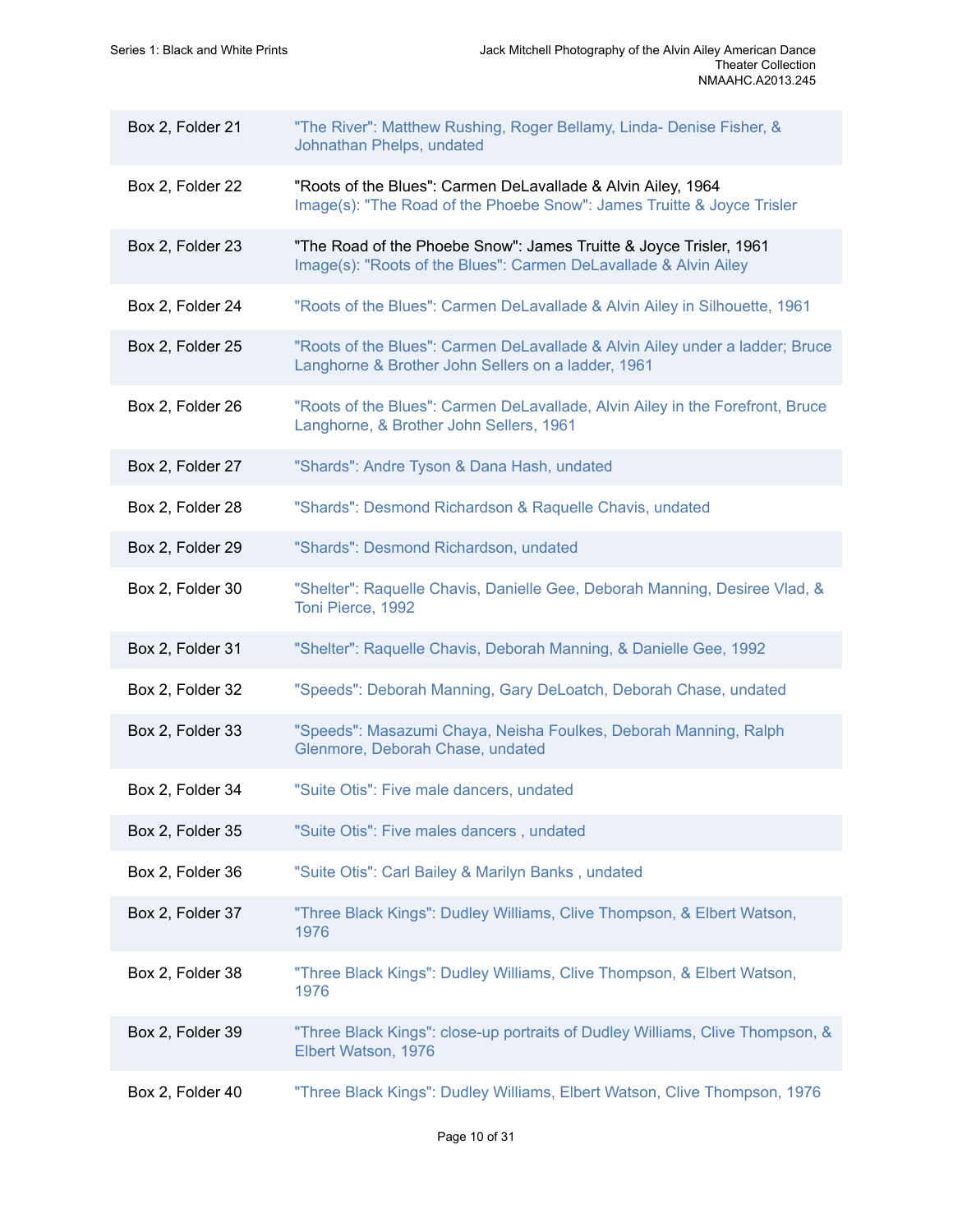| Box 2, Folder 41 | "Treading": Carl Bailey & Deborah Manning, undated                                                          |
|------------------|-------------------------------------------------------------------------------------------------------------|
| Box 2, Folder 42 | "Variegations": Joyce Trisler, 1964                                                                         |
| Box 2, Folder 43 | "Variegations": Joyce Trisler, 1964                                                                         |
| Box 2, Folder 44 | "Vespers": Adrienne Armstrong, Ruthlynn Solomon, Sharrell Mesh, Deborah<br>Chase, & Neisha Foulkes, undated |
| Box 2, Folder 45 | "The Winter in Lisbon": the company, undated                                                                |
| Box 2, Folder 46 | Don Bellamy, undated                                                                                        |
| Box 2, Folder 47 | Clive Thompson, 1978                                                                                        |
| Box 2, Folder 48 | Andre Tyson & Dana Hash, 1991                                                                               |
| Box 2, Folder 49 | Alvin Ailey Choreographing with Marilyn Banks, Dudley Williams, & Gary<br>DeLoatch, 1988                    |
| Box 2, Folder 50 | Alvin Ailey Choreographing with Marilyn Banks, Dudley Williams, & Gary<br>DeLoatch, 1988                    |
| Box 2, Folder 51 | Portrait of Alvin Ailey, 1962                                                                               |
| Box 2, Folder 52 | Portrait of Alvin Ailey, 1962                                                                               |
| Box 2, Folder 53 | Portrait of Alvin Ailey, 1963                                                                               |
| Box 2, Folder 54 | Portrait of Alvin Ailey, 1972                                                                               |
| Box 2, Folder 55 | Portrait of Alvin Ailey, 1973                                                                               |
| Box 2, Folder 56 | Portrait of Alvin Ailey, 1973                                                                               |
| Box 2, Folder 57 | Portrait of Alvin Ailey, 1975                                                                               |
| Box 3, Folder 1  | Alvin Ailey & Lula Cooper, 1988                                                                             |
| Box 3, Folder 2  | Alvin Ailey & Lula Cooper, 1988                                                                             |
| Box 3, Folder 3  | Alvin Ailey & Lula Cooper, 1988                                                                             |
| Box 3, Folder 4  | Alvin Ailey & Lula Cooper, 1988                                                                             |
| Box 3, Folder 5  | Alvin Ailey & Lula Cooper, 1988                                                                             |
| Box 3, Folder 6  | Alvin Ailey and Judith Jamison, 1968                                                                        |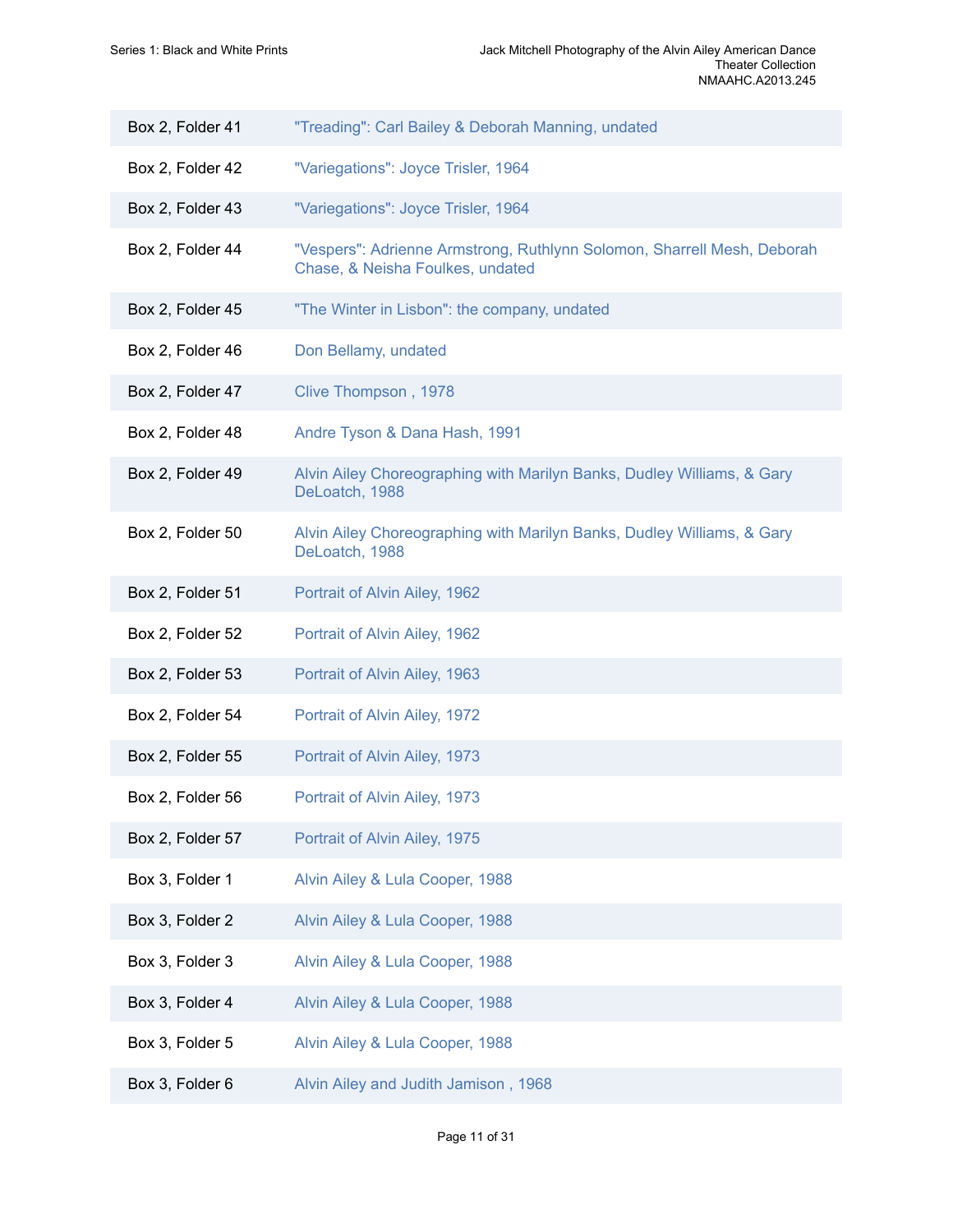| Box 3, Folder 7  | Judith Jamison in earrings from "The Mooche", 1979        |
|------------------|-----------------------------------------------------------|
| Box 3, Folder 8  | Masazumi Chaya Leaping, undated                           |
| Box 3, Folder 9  | Masazumi Chaya, undated                                   |
| Box 3, Folder 10 | Close up of Judith Jamison, 1990                          |
| Box 3, Folder 11 | Leonard Meek in profile, undated                          |
| Box 3, Folder 12 | <b>Gregory Stewart, undated</b>                           |
| Box 3, Folder 13 | Mary Lou Williams, John Parks, & Sara Yarborough, undated |

### 1.2: Prints for Jack Mitchell Publication

| Scope and<br>Contents: | Subseries 2: Prints for Jack Mitchell Publication contains 185 11" x 14" prints and duplicates<br>made by Jack Mitchell and used in the 1993 book, "Alvin Ailey American Dance Theater:<br>Jack Mitchell Photographs" with annotations, contact sheets, and embedded digitized<br>images of the prints. |
|------------------------|---------------------------------------------------------------------------------------------------------------------------------------------------------------------------------------------------------------------------------------------------------------------------------------------------------|
| General:               | Box 6 Folders 27 to 30 are broken down segments of the entire Jack Mitchell publication<br>in order by page number.                                                                                                                                                                                     |
| Box 3, Folder 14       | "Lament": Danny Clark & Cover Page, 1986                                                                                                                                                                                                                                                                |
| Box 3, Folder 15       | "Hermit Songs" at New York City Center: Alvin Ailey, 1961                                                                                                                                                                                                                                               |
| Box 3, Folder 16       | "Hermit Songs" at New York City Center: Alvin Ailey, 1961                                                                                                                                                                                                                                               |
| Box 3, Folder 17       | "Hermit Songs" at New York City Center: Alvin Ailey, 1961                                                                                                                                                                                                                                               |
| Box 3, Folder 18       | "Hermit Songs" at New York City Center: Alvin Ailey, 1961                                                                                                                                                                                                                                               |
| Box 3, Folder 19       | "Hermit Songs" at New York City Center: Alvin Ailey, 1961                                                                                                                                                                                                                                               |
| Box 3, Folder 20       | "Hermit Songs" at New York City Center: Alvin Ailey, 1961                                                                                                                                                                                                                                               |
| Box 3, Folder 21       | "Roots of the Blues": Alvin Ailey & Carmen DeLavallade, 1961                                                                                                                                                                                                                                            |
| Box 3, Folder 22       | "Roots of the Blues": Alvin Ailey & Carmen DeLavallade, 1961                                                                                                                                                                                                                                            |
| Box 3, Folder 23       | "Roots of the Blues": Alvin Ailey & Carmen DeLavallade, 1961                                                                                                                                                                                                                                            |
| Box 3, Folder 24       | "Roots of the Blues": Alvin Ailey & Carmen DeLavallade, 1961                                                                                                                                                                                                                                            |
| Box 3, Folder 25       | "Roots of the Blues": Alvin Ailey & Carmen DeLavallade, 1961                                                                                                                                                                                                                                            |
| Box 3, Folder 26       | "Roots of the Blues": Alvin Ailey & Carmen DeLavallade, 1961                                                                                                                                                                                                                                            |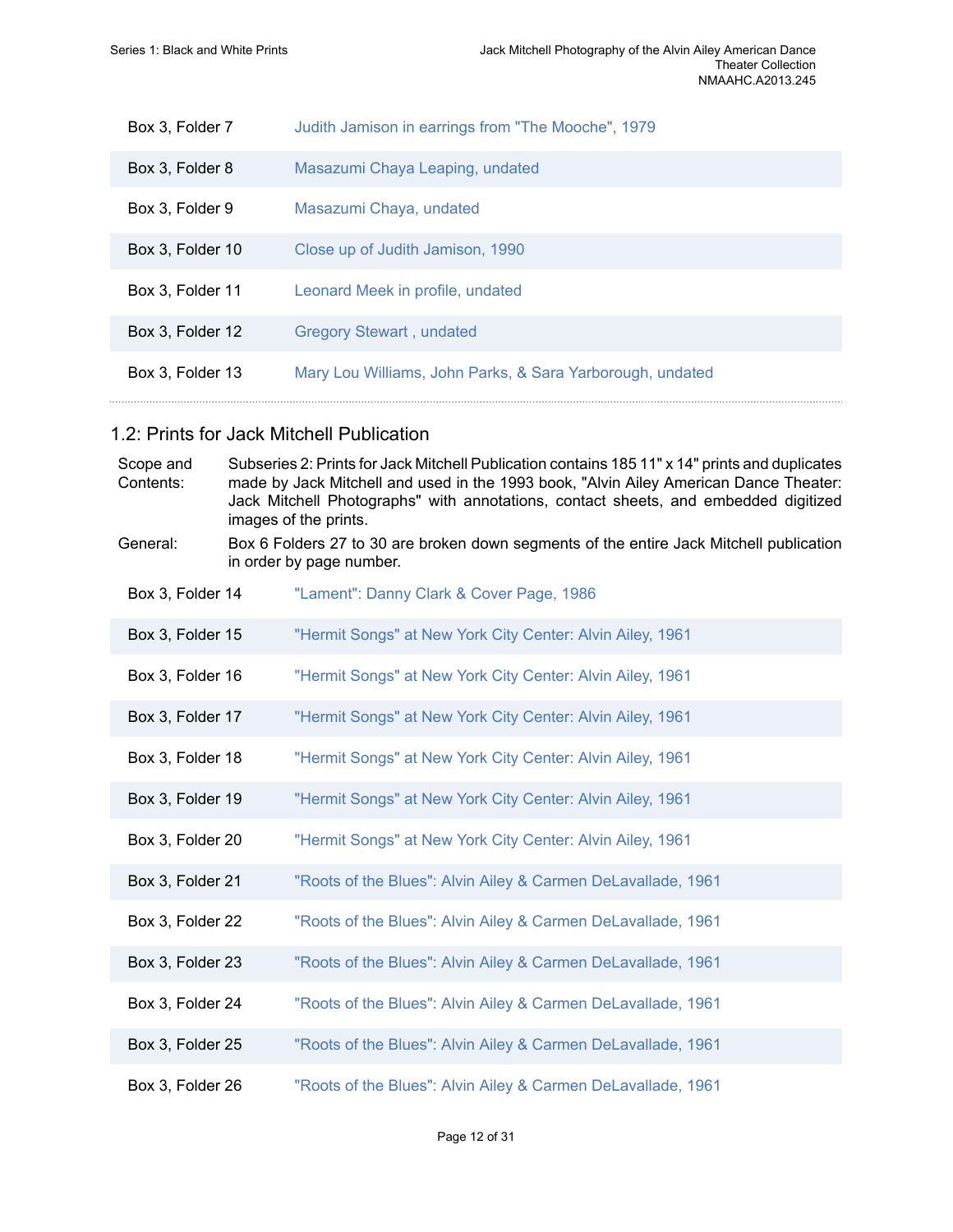| Box 3, Folder 27 | "The Letter": Carmen DeLavallade, 1961                                                                                                                                                                |
|------------------|-------------------------------------------------------------------------------------------------------------------------------------------------------------------------------------------------------|
| Box 3, Folder 28 | "The Letter": Carmen DeLavallade, 1961                                                                                                                                                                |
| Box 3, Folder 29 | "The Letter": Carmen DeLavallade, 1961                                                                                                                                                                |
| Box 3, Folder 30 | "The Beloved": Carmen DeLavallade & James Truitte, 1961                                                                                                                                               |
| Box 3, Folder 31 | "Revelations": the company, 1961                                                                                                                                                                      |
| Box 3, Folder 32 | "Revelations": Alvin Ailey, Myrna White, James Truitte, Ella Thompson, Minnie<br>Marshall, & Don Martin, 1961                                                                                         |
| Box 3, Folder 33 | "Revelations": Minnie Marshall & James Truitte, 1961                                                                                                                                                  |
| Box 3, Folder 34 | "Revelations": Minnie Marshall & James Truitte, 1961                                                                                                                                                  |
| Box 3, Folder 35 | "Revelations": Alvin Ailey, Ella Thompson Moore, & Myra White, 1961                                                                                                                                   |
| Box 3, Folder 36 | "Revelations": Myrna White, Minnie Marshall, Ella Thompson Moore, 1961<br>Image(s): "Revelations": Alvin Ailey, Ella Thompson Moore, & Myra White                                                     |
| Box 3, Folder 37 | "Revelations": Alvin Ailey, Myrna White, James Truitte, Minnie Marshall, Don<br>Martin, & Ella Thompson Moore, 1961<br>Image(s): "Revelations": Myrna White, Minnie Marshall, Ella Thompson Moore     |
| Box 3, Folder 38 | "Revelations": Minnie Marshall, James Truitte, & Ella Thompson Moore, 1961<br>Image(s): "Revelations": Alvin Ailey, Myrna White, James Truitte, Minnie<br>Marshall, Don Martin, & Ella Thompson Moore |
| Box 3, Folder 39 | Frontal Portrait of Alvin Ailey, 1962<br>Image(s): "Revelations": Minnie Marshall, James Truitte, & Ella Thompson<br><b>Moore</b>                                                                     |
| Box 3, Folder 40 | Side-turned portrait of Alvin Ailey, 1962<br>Image(s): Frontal Portrait of Alvin Ailey                                                                                                                |
| Box 3, Folder 41 | "Revelations": Takako Asakawa, Hope Clarke, Lucinda Ransom, Joan Peters,<br>Loretta Abbot (seated), 1964<br>Image(s): Side-turned portrait of Alvin Ailey                                             |
| Box 3, Folder 42 | Takako Asakawa, Loretta Abbot, & Joan Peters improvising, 1964<br>Image(s): "Revelations": Takako Asakawa, Hope Clarke, Lucinda Ransom,<br>Joan Peters, Loretta Abbot (seated)                        |
| Box 3, Folder 43 | "Blues Suite": Loretta Abbott, 1964<br>Image(s): Takako Asakawa, Loretta Abbot, & Joan Peters improvising                                                                                             |
| Box 3, Folder 44 | Alvin Ailey rehearses Joan Peters in "Blues Suite", 1964                                                                                                                                              |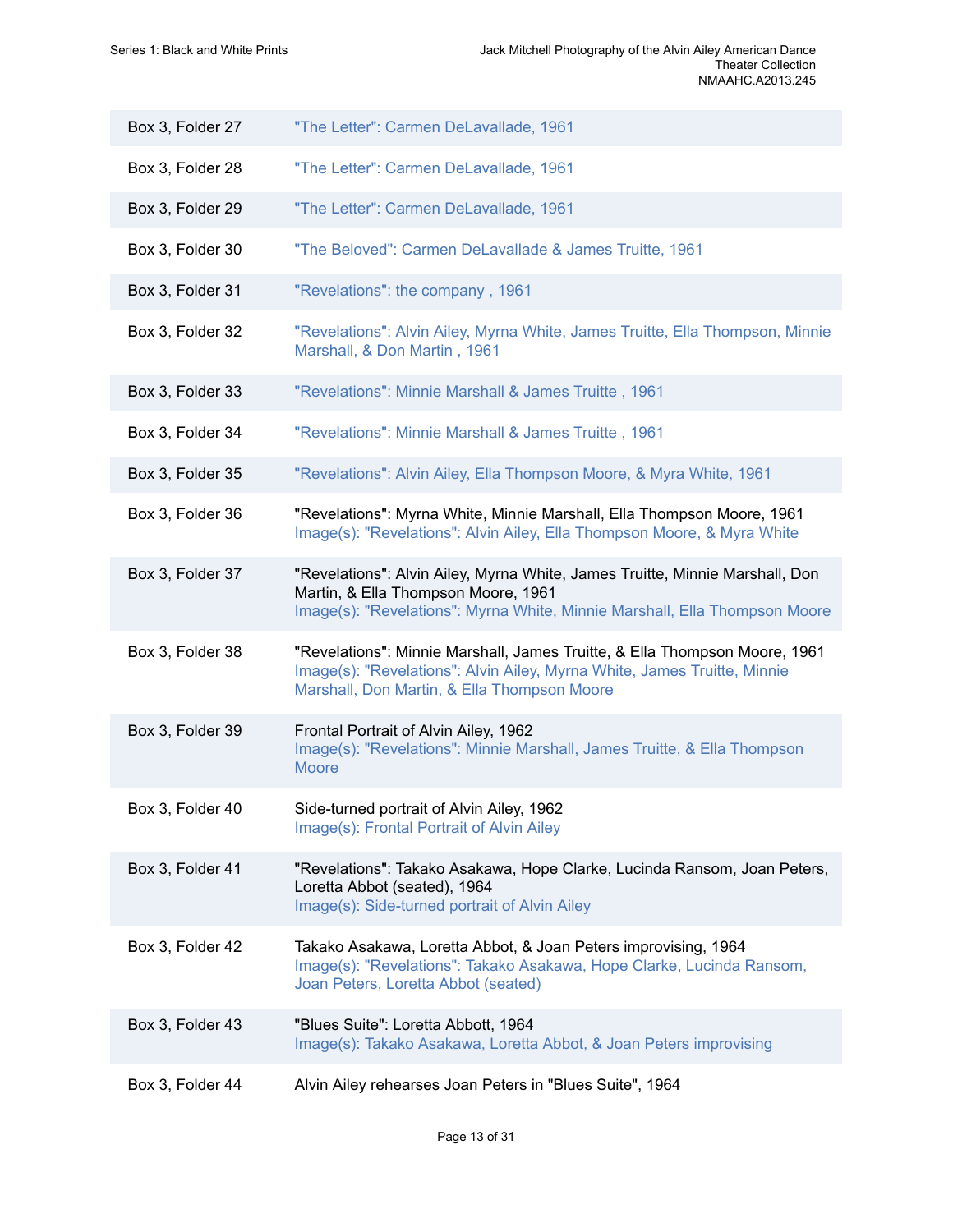### [Image\(s\): "Blue Suites": Loretta Abbott](https://edan.si.edu/slideshow/slideshowViewer.htm?eadrefid=NMAAHC.A2013.245_ref196)

| Box 3, Folder 45 | "Blues Suite": Loretta Abbott, 1964<br>Image(s): Alvin Ailey rehearses Joan Peters in "Blue Suites" |
|------------------|-----------------------------------------------------------------------------------------------------|
| Box 3, Folder 46 | "Blues Suite": Hope Clarke, 1964<br>Image(s): "Blue Suites": Loretta Abbott                         |
| Box 3, Folder 47 | "Blues Suite": Dudley Williams & Lucinda Ransom, 1964<br>Image(s): "Blue Suites": Hope Clarke       |
| Box 3, Folder 48 | "Blues Suite": Lucinda Ransom, 1964<br>Image(s): "Blue Suites": Dudley Williams & Lucinda Ransom    |
| Box 3, Folder 49 | "Variegations": Joyce Trisler, 1964<br>Image(s): "Blue Suites": Lucinda Ransom                      |
| Box 3, Folder 50 | "The Beloved": Joyce Trisler & James Truitte, 1964                                                  |
| Box 3, Folder 51 | "Variegations": Joyce Trisler, 1964                                                                 |
| Box 4, Folder 1  | "Revelations": William Louther, 1964                                                                |
| Box 4, Folder 2  | Dudley Williams, 1964                                                                               |
| Box 4, Folder 3  | "The Road of the Phoebe Snow": Miguel Godreau, 1966                                                 |
| Box 4, Folder 4  | Takako Asakawa, 1966                                                                                |
| Box 4, Folder 5  | "Revelations": Miguel Godreau, 1966                                                                 |
| Box 4, Folder 6  | "Prodigal Prince": Miguel Godreau, 1967                                                             |
| Box 4, Folder 7  | "Prodigal Prince": Miguel Godreau & Judith Jamison, 1967                                            |
| Box 4, Folder 8  | "Prodigal Prince": Judith Jamison, 1967                                                             |
| Box 4, Folder 9  | "Prodigal Prince": Miguel Godreau, 1967                                                             |
| Box 4, Folder 10 | "Prodigal Prince": James Truitte, 1967                                                              |
| Box 4, Folder 11 | "Prodigal Prince": James Truitte, 1967                                                              |
| Box 4, Folder 12 | "Prodigal Prince": Kelvin Rotardier, 1967                                                           |
| Box 4, Folder 13 | "Revelations": Judith Jamison, 1967                                                                 |
| Box 4, Folder 14 | "Revelations": Kelvin Rotardier, 1967                                                               |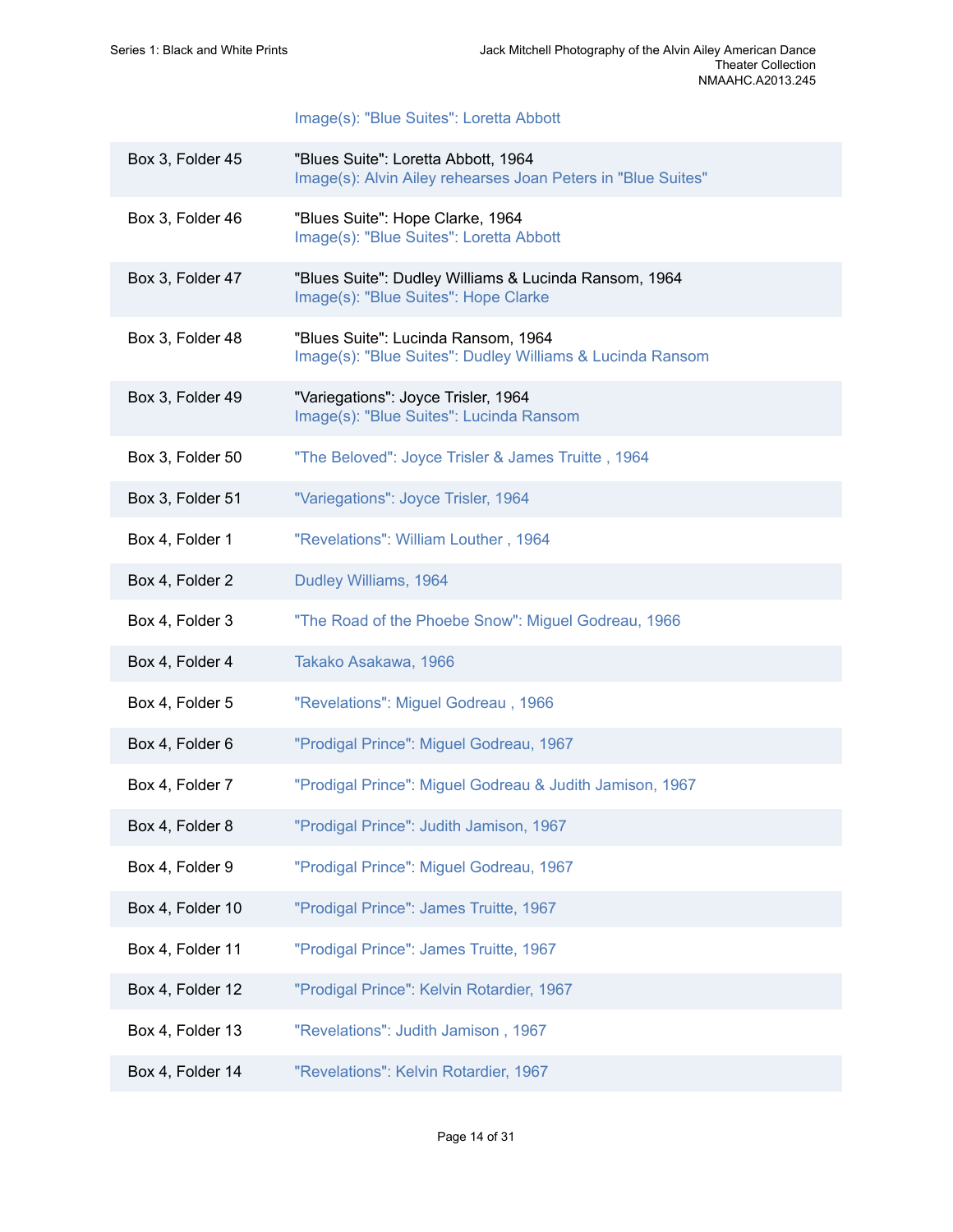| Box 4, Folder 15 | "Revelations": Judith Jamison, 1967                                                           |
|------------------|-----------------------------------------------------------------------------------------------|
| Box 4, Folder 16 | "Prodigal Prince": Consuelo Atlas, 1967                                                       |
| Box 4, Folder 17 | "Prodigal Prince": Consuelo Atlas, 1967                                                       |
| Box 4, Folder 18 | "Icarus": Judith Jamison, 1969                                                                |
| Box 4, Folder 19 | "The Road of the Phoebe Snow": Dudley Williams, 1969                                          |
| Box 4, Folder 20 | "The Road of the Phoebe Snow": George Faison, 1969                                            |
| Box 4, Folder 21 | "The Road of the Phoebe Snow": Dudley Williams, 1969                                          |
| Box 4, Folder 22 | "Black Belt": Kelvin Rotardier, Dudley Williams, & Judith Jamison, 1969                       |
| Box 4, Folder 23 | "The Road of the Phoebe Snow": Alma Woolsey, Danny Strayhorn, & Sylvia<br><b>Waters, 1969</b> |
| Box 4, Folder 24 | "Quintet": Alma Woolsey, 1969                                                                 |
| Box 4, Folder 25 | "Revelations": Dudley Williams                                                                |
| Box 4, Folder 26 | "Quintet": Renee Rose, Linda Kent, Michelle Murray, Alma Woolsey, Sylvia<br>Waters, 1969      |
| Box 4, Folder 27 | "Congo Tango Palace": Ernest Pganano, Judith Jamison, & George Faison,<br>1969                |
| Box 4, Folder 28 | "The Road of the Phoebe Snow": Linda Kent & Dudley Williams, 1969                             |
| Box 4, Folder 29 | "The Road of the Phoebe Snow": Danny Strayhorn & Reese Rose, 1969                             |
| Box 4, Folder 30 | "Congo Tango Palace": Kelvin Rotardier, 1969                                                  |
| Box 4, Folder 31 | "Mary Lou's Mass": John Parks & Sarah Yarborough, 1971                                        |
| Box 4, Folder 32 | "Cry": Judith Jamison, 1971                                                                   |
| Box 4, Folder 33 | "Cry": Judith Jamison, 1971                                                                   |
| Box 4, Folder 34 | "Cry": Judith Jamison, 1971                                                                   |
| Box 4, Folder 35 | "Cry": Judith Jamison, 1971                                                                   |
| Box 4, Folder 36 | "Archipelago": Kelvin Rotardier, Judith Jamison, Consuelo Atlas, & Dudley<br>Williams, 1971   |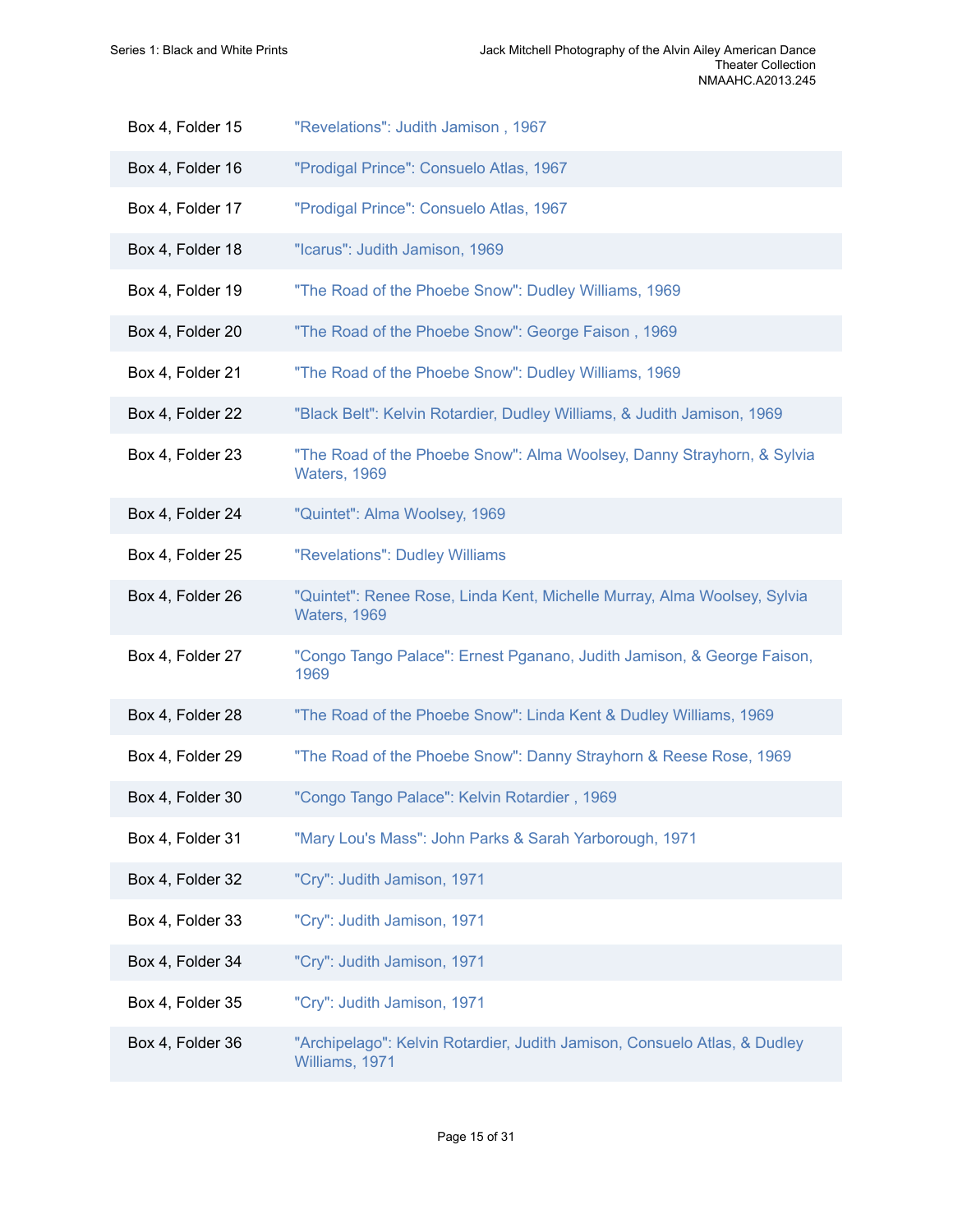| Box 4, Folder 37 | "Flowers": Dudley Williams, Lynn Seymour, Ramon Segarra, & Kelvin<br>Rotardier, 1971                                                         |
|------------------|----------------------------------------------------------------------------------------------------------------------------------------------|
| Box 4, Folder 38 | "Mary Lou's Mass": Judith Jamison, Clive Thompson, & Kelvin Rotardier, 1972                                                                  |
| Box 4, Folder 39 | "Rainbow 'Round My Shoulder": Dudley Williams, Kenneth Pearl, & Sarah<br>Yarborough, 1972                                                    |
| Box 4, Folder 40 | "Carmina Burana": Sarah Yarborough & Judith Jamison, 1973                                                                                    |
| Box 4, Folder 41 | Sarah Yarborough, Freddy Romero, & John Parkes Improvising, 1973                                                                             |
| Box 4, Folder 42 | "Carmina Burana": Sarah Yarborough, John Parkes, Michjhiko Oka, Judith<br>Jamison, 1973                                                      |
| Box 4, Folder 43 | "The Mooche": Judith Jamison & Sarita Allen, 1975                                                                                            |
| Box 4, Folder 44 | "The Mooche": Sarita Allen, 1975                                                                                                             |
| Box 4, Folder 45 | "Carmina Burana": Alvin Ailey & Judith Jamison, 1975                                                                                         |
| Box 4, Folder 46 | "Facets": Judith Jamison, 1976                                                                                                               |
| Box 4, Folder 47 | "Hobo Sapiens": Dudley Williams, 1976                                                                                                        |
| Box 4, Folder 48 | "Facets": Judith Jamison, 1976                                                                                                               |
| Box 4, Folder 49 | "Three Black Kings": Dudley Williams, Elbert Watson, & Clive Thompson,<br>1976                                                               |
| Box 4, Folder 50 | "Caravan": Donna Wood, 1977                                                                                                                  |
| Box 4, Folder 51 | "Cry": Estelle Spurlock, 1977                                                                                                                |
| Box 4, Folder 52 | "The Lark Ascending": Estelle Spurlock, 1977                                                                                                 |
| Box 4, Folder 53 | "Gazelle": Donna Wood, 1977                                                                                                                  |
| Box 4, Folder 54 | "Revelations": Judith Jamison surrounded by Donna Wood, Sarita Allen,<br>Estelle Spurlock, Mari Kajiwara, Jodie Moccia, & Melvin Jones, 1978 |
| Box 4, Folder 55 | Alvin Ailey surrounded by the Company, 1978                                                                                                  |
| Box 4, Folder 56 | "Memoria": Gary DeLoatch, Donna Wood, & Alistair Butler, 1979                                                                                |
| Box 4, Folder 57 | Alvin Ailey, 1979                                                                                                                            |
| Box 4, Folder 58 | "Memoria": Gary DeLoatch, Donna Wood, & Alistair Butler, 1979                                                                                |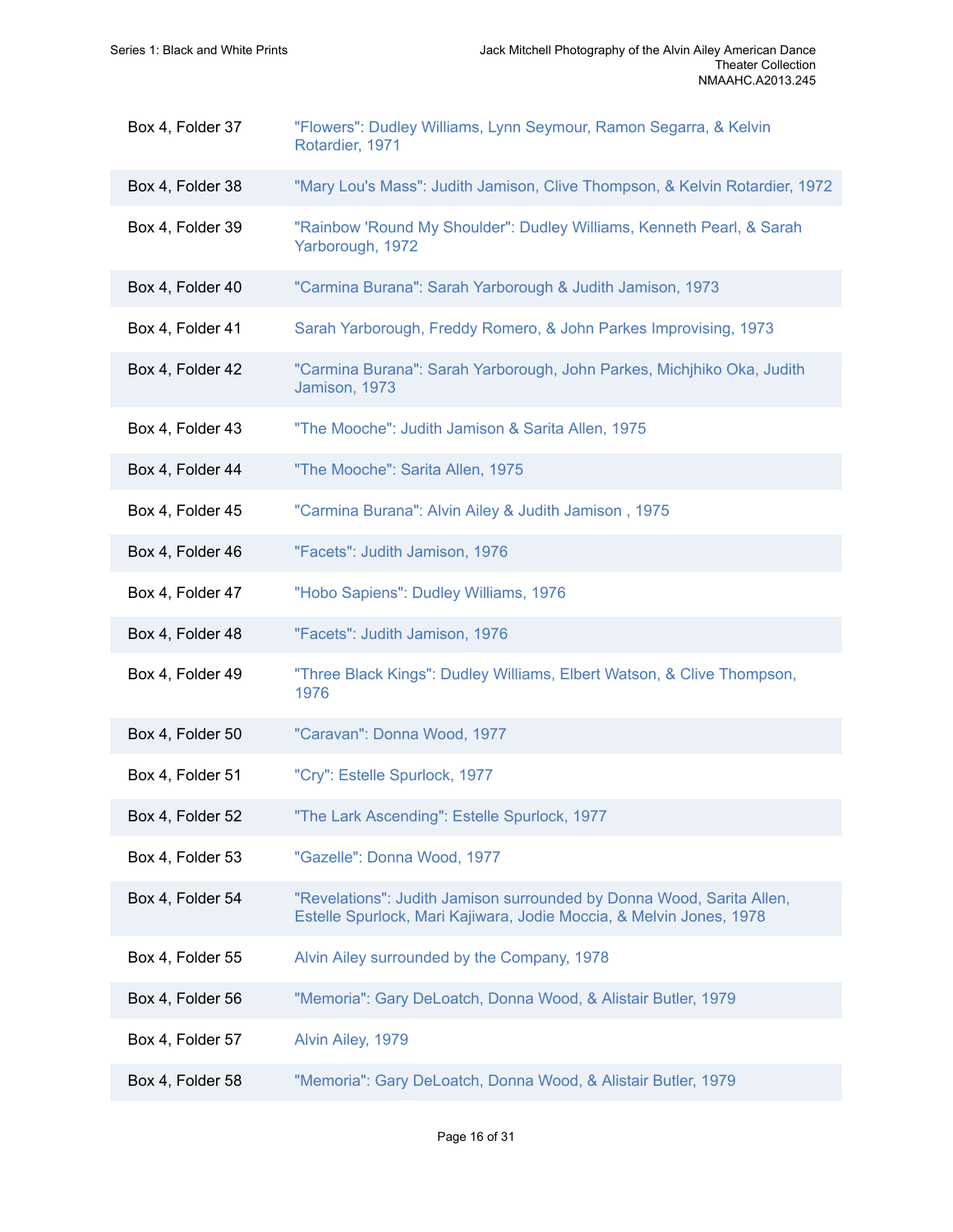| Box 4, Folder 59 | Michihiko Oka improvising, 1979                                                                                                                   |
|------------------|---------------------------------------------------------------------------------------------------------------------------------------------------|
| Box 4, Folder 60 | "Concerto in F": Sarah Yarborough & Carl Bailey, 1981                                                                                             |
| Box 4, Folder 61 | "Spectrum": Keith McDaniel & Maxine Sherman, 1981                                                                                                 |
| Box 4, Folder 62 | "Satyriade": Mari Kajiwara, Keith McDaniel, Maxine Sherman, Kevin Brown, &<br>Gary DeLoatch, 1982                                                 |
| Box 5, Folder 1  | "Satyriade": Gary DeLoatch, 1982                                                                                                                  |
| Box 5, Folder 2  | "Satyriade": Keith McDaniel, Kevin Brown, & Mari Kajiwara, 1982                                                                                   |
| Box 5, Folder 3  | "Landscape": Maxine Sherman, 1982                                                                                                                 |
| Box 5, Folder 4  | "Pigs and Fishes": Sarita Allen, 1982                                                                                                             |
| Box 5, Folder 5  | "Landscape": Maxine Sherman, 1982                                                                                                                 |
| Box 5, Folder 6  | "Pigs and Fishes": Sarita Allen, 1982                                                                                                             |
| Box 5, Folder 7  | "Fever Swamp": Rodney Nugent, Ronald Brown, Kevin Brown, Keith<br>McDaniel, Danny Clark, & Gregory Stewart, 1983                                  |
| Box 5, Folder 8  | "Seven Journeys": Gary DeLoatch, Donna Wood, Keith McDaniel, & Sharrell<br>Mesh, 1983                                                             |
| Box 5, Folder 9  | "Divining": Judith Jamison with Masazumi Chaya & Donna Wood, 1984                                                                                 |
| Box 5, Folder 10 | "Speeds": Ralph Glenmore & Masazumi Chaya, 1985                                                                                                   |
| Box 5, Folder 11 | "How to Walk an Elephant": Marilyn Banks, Neisha Folkes, Renee Robinson,<br>& Deborah Manning, 1985                                               |
| Box 5, Folder 12 | "Lament": Danny Clark, 1985                                                                                                                       |
| Box 5, Folder 13 | "Lament": Danny Clark, 1985                                                                                                                       |
| Box 5, Folder 14 | "Caverna Magica": Gary DeLoatch & Marilyn Banks, 1986                                                                                             |
| Box 5, Folder 15 | "For 'Bird' - with Love": Gary DeLoatch, 1986                                                                                                     |
| Box 5, Folder 16 | "For 'Bird' - with Love": Gary DeLoatch, Deborah Chase, & Carl Bailey, 1986                                                                       |
| Box 5, Folder 17 | "For 'Bird' - with Love": Deborah Chase, Marilyn Banks, Gary DeLoatch,<br>Dudley Williams, Neisha Folkes, Barbara Pouncie, & Ralph Glenmore, 1986 |
| Box 5, Folder 18 | "The Lark Ascending": Elizabeth Roxas & Rodney Nugent, 1986                                                                                       |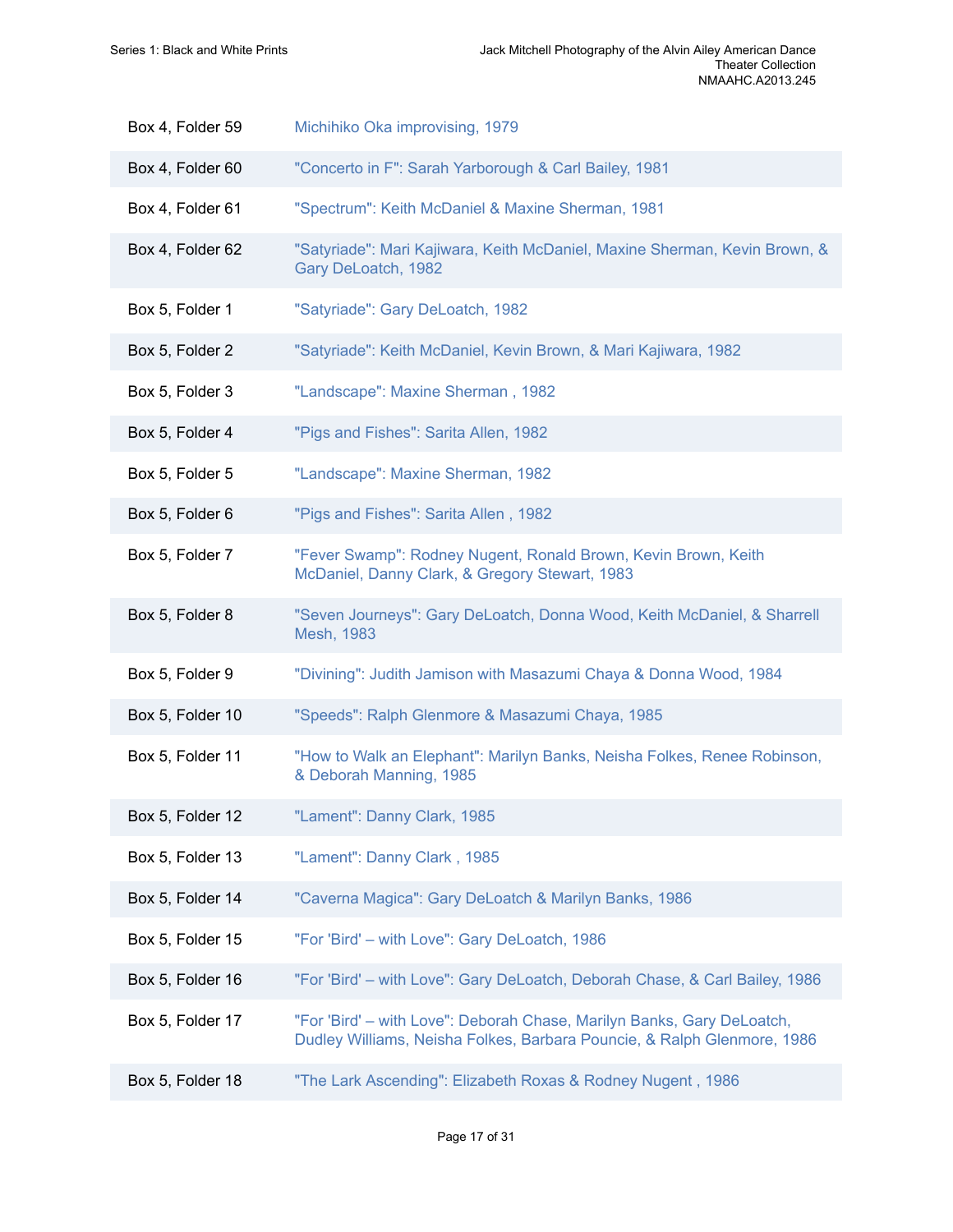- Box 5, Folder 19 ["The Lark Ascending": Debora Manning & David St. Charles, 1986](https://edan.si.edu/slideshow/slideshowViewer.htm?eadrefid=NMAAHC.A2013.245_ref285)
- Box 5, Folder 20 ["The Lark Ascending": Elizabeth Roxas, 1986](https://edan.si.edu/slideshow/slideshowViewer.htm?eadrefid=NMAAHC.A2013.245_ref286)
- Box 5, Folder 21 ["The Lark Ascending", 1986](https://edan.si.edu/slideshow/slideshowViewer.htm?eadrefid=NMAAHC.A2013.245_ref287)
- Box 5, Folder 22 ["The Lark Ascending": Elizabeth Roxas, 1986](https://edan.si.edu/slideshow/slideshowViewer.htm?eadrefid=NMAAHC.A2013.245_ref288)
- Box 5, Folder 23 ["For 'Bird' With Love": Adrienne Armstrong & Dudley Williams, 1986](https://edan.si.edu/slideshow/slideshowViewer.htm?eadrefid=NMAAHC.A2013.245_ref289)
- Box 5, Folder 24 ["Caverna](https://edan.si.edu/slideshow/slideshowViewer.htm?eadrefid=NMAAHC.A2013.245_ref290) Magica": April Berry, 1986
- Box 5, Folder 25 "L 'Ag 'Ya": Rodney Nugent & Gary [DeLoatch,](https://edan.si.edu/slideshow/slideshowViewer.htm?eadrefid=NMAAHC.A2013.245_ref291) 1987
- Box 5, Folder 26 ["Los Indios": Ruthlyn Salomon & Max Luna, 1987](https://edan.si.edu/slideshow/slideshowViewer.htm?eadrefid=NMAAHC.A2013.245_ref292)
- Box 5, Folder 27 ["Afrique": Desiree Vlad, Marilyn Banks, Barbara Pouncie, & Renee Robinson,](https://edan.si.edu/slideshow/slideshowViewer.htm?eadrefid=NMAAHC.A2013.245_ref293) [1987](https://edan.si.edu/slideshow/slideshowViewer.htm?eadrefid=NMAAHC.A2013.245_ref293)
- Box 5, Folder 28 ["Revelations": Max Luna, Dwight Rhoden, Raymond Harris, 1988](https://edan.si.edu/slideshow/slideshowViewer.htm?eadrefid=NMAAHC.A2013.245_ref294)
- Box 5, Folder 29 ["Revelations":](https://edan.si.edu/slideshow/slideshowViewer.htm?eadrefid=NMAAHC.A2013.245_ref295) Andre Tyson, Stephen Smith, & Carl Bailey, 1988
- Box 5, Folder 30 ["Revelations":](https://edan.si.edu/slideshow/slideshowViewer.htm?eadrefid=NMAAHC.A2013.245_ref296) Andre Tyson & Renee Robinson, 1988
- Box 5, Folder 31 "Blue [Suites":](https://edan.si.edu/slideshow/slideshowViewer.htm?eadrefid=NMAAHC.A2013.245_ref297) Andre Tyson & Marilyn Banks, 1988
- Box 5, Folder 32 ["Opus McShann": Sharrell Mesh, 1988](https://edan.si.edu/slideshow/slideshowViewer.htm?eadrefid=NMAAHC.A2013.245_ref298)
- Box 5, Folder 33 ["Blues Suite": Marilyn Banks, 1988](https://edan.si.edu/slideshow/slideshowViewer.htm?eadrefid=NMAAHC.A2013.245_ref299)
- Box 5, Folder 34 "Opus [McShann":](https://edan.si.edu/slideshow/slideshowViewer.htm?eadrefid=NMAAHC.A2013.245_ref300) April Berry, 1988
- Box 5, Folder 35 "Blues Suite": April Berry, [Sharrell](https://edan.si.edu/slideshow/slideshowViewer.htm?eadrefid=NMAAHC.A2013.245_ref301) Mesh, & Debora Chase, 1988
- Box 5, Folder 36 ["Blues Suite": Adrienne Armstrong , 1988](https://edan.si.edu/slideshow/slideshowViewer.htm?eadrefid=NMAAHC.A2013.245_ref302)
- Box 5, Folder 37 ["Vespers":](https://edan.si.edu/slideshow/slideshowViewer.htm?eadrefid=NMAAHC.A2013.245_ref303) Ruthlyn Salomons & Debora Chase, 1988
- Box 5, Folder 38 ["Vespers":](https://edan.si.edu/slideshow/slideshowViewer.htm?eadrefid=NMAAHC.A2013.245_ref304) Renee Robinson & Debora Chase, 1988
- Box 5, Folder 39 "Blues Suite": Renee [Robinson](https://edan.si.edu/slideshow/slideshowViewer.htm?eadrefid=NMAAHC.A2013.245_ref305) & Andre Tyson, 1988
- Box 5, Folder 40 [Portrait of Masazumi Chaya, 1988](https://edan.si.edu/slideshow/slideshowViewer.htm?eadrefid=NMAAHC.A2013.245_ref306)
- Box 5, Folder 41 ["Cry": Renee Robinson, 1988](https://edan.si.edu/slideshow/slideshowViewer.htm?eadrefid=NMAAHC.A2013.245_ref307)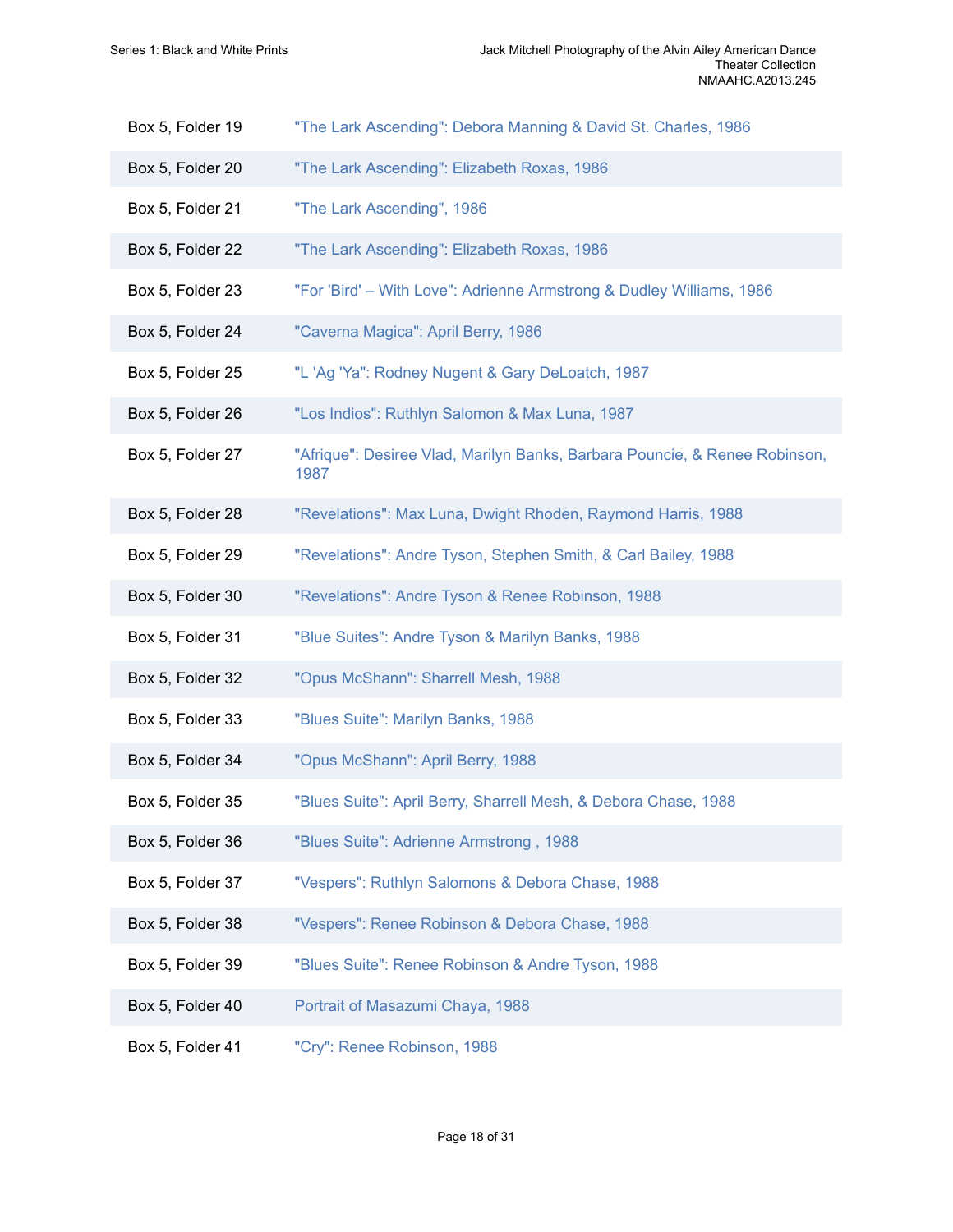| Box 5, Folder 42 | Photo Session with Marilyn Banks, Dudley Williams, Alvin & Gary DeLoatch,<br>1988                                                                                  |
|------------------|--------------------------------------------------------------------------------------------------------------------------------------------------------------------|
| Box 5, Folder 43 | "Opus McShann": Carl Bailey & Kevin Brown, 1988                                                                                                                    |
| Box 5, Folder 44 | "Shards": Max Luna, Dwight Rhoden, Desmond Richardson, & Dereque<br>Whiturs, 1988                                                                                  |
| Box 5, Folder 45 | "Sarong Paramaribo": April Berry & Dana Hash, 1989                                                                                                                 |
| Box 5, Folder 46 | "Rainbow 'Round My Shoulder": Desmond Richardson, Dereque Whiturs,<br>Duane Cyrus, & Gary DeLoatch, 1989                                                           |
| Box 5, Folder 47 | "Rainbow 'Round My Shoulder": Renee Robinson & Carl Bailey, 1989                                                                                                   |
| Box 5, Folder 48 | "Episodes": Wesley Johnson III, Renee Robinson, Desmond Richardson,<br>Neisha Folkes, Dwight Rhoden, Debra Chase, Elizabeth Roxas, & Stephen<br><b>Smith, 1989</b> |
| Box 5, Folder 49 | "Come and Get the Beauty of It Hot": The Ailey Company, 1989                                                                                                       |
| Box 5, Folder 50 | "Come and Get the Beauty of It Hot": Carl Bailey, Renee Robinson, Gary<br>DeLoatch, 1989                                                                           |
| Box 5, Folder 51 | "Come and Get the Beauty of It Hot": The Ailey Company, 1989                                                                                                       |
| Box 5, Folder 52 | "Rainbow 'Round My Shoulder": Elizabeth Roxas & Desmond Richardson,<br>1989                                                                                        |
| Box 5, Folder 53 | "Chelsea's Bells": Aubrey Lynch II & Nasha Thomas, 1989                                                                                                            |
| Box 5, Folder 54 | "Episodes": Renee Robinson, Dwight Rhode, Debora Chase, & Desmond<br>Richardson, 1990                                                                              |
| Box 5, Folder 55 | "Hidden Rites": Wesley Johnson, Dereque Whiturs, Dwight Rhodes, Aubrey<br>Lynch, & Tracy Inman, 1990                                                               |
| Box 5, Folder 56 | "Cry": Deborah Manning, 1990                                                                                                                                       |
| Box 5, Folder 57 | "Forgotten Time": Aubrey Lynch II, 1990                                                                                                                            |
| Box 5, Folder 58 | "Hidden Rites": David St. Charles, 1990                                                                                                                            |
| Box 5, Folder 59 | "Dance at the Gym": Karine Plantadit, Dwight Rhoden, & Antonio Carlos<br>Scott, 1991                                                                               |
| Box 6, Folder 1  | "Pas de Duke": Nasha Thomas & Dwight Rhoden, 1991                                                                                                                  |
| Box 6, Folder 2  | "Treading": Elizabeth Roxas & Desmond Richardson, 1991                                                                                                             |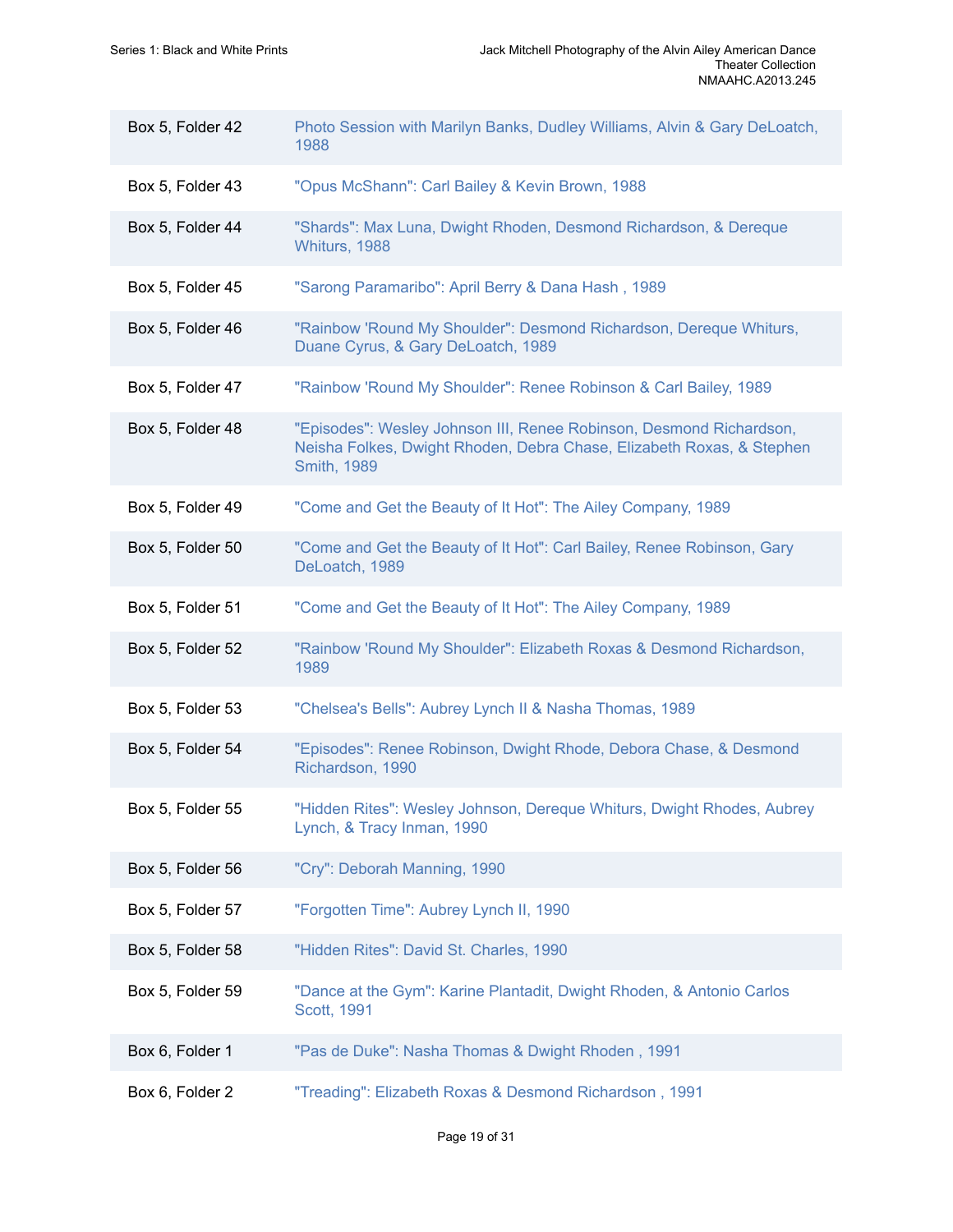| Box 6, Folder 3  | "Escargot": Desmond Richardson, 1991                                                                         |
|------------------|--------------------------------------------------------------------------------------------------------------|
| Box 6, Folder 4  | "District Storyville": Aubrey Lynch II, 1991                                                                 |
| Box 6, Folder 5  | "Revelations": Don Bellamy, Renee Robinson, Nasha Thomas, 1991                                               |
| Box 6, Folder 6  | "Revelations": Don Bellamy, Renee Robinson, Nasha Thomas, 1991                                               |
| Box 6, Folder 7  | "Revelations": Dwight Rhoden, Desmond Richardson, Aubrey Lynch II, 1991                                      |
| Box 6, Folder 8  | "Treading": Sarita Allen & Don Bellamy, 1991                                                                 |
| Box 6, Folder 9  | Experimental Choreography by Masazumi Chaya with Aubrey Lynch II,<br>Desmond Richardson, & Andre Tyson, 1991 |
| Box 6, Folder 10 | Experimental Choreography by Masazumi Chaya with Andre Tyson & Dana<br>Hash, 1991                            |
| Box 6, Folder 11 | Experimental Choreography by Masazumi Chaya with Andre Tyson, Dana<br>Hash, & Aubrey Lynch II, 1991          |
| Box 6, Folder 12 | "Hermit Songs": Andre Tyson, 1991                                                                            |
| Box 6, Folder 13 | Jonathan Riseling Improvising, 1991                                                                          |
| Box 6, Folder 14 | "Cry": Debora Chase, 1991                                                                                    |
| Box 6, Folder 15 | "Episodes": Elizabeth Roxas & Dwight Rhoden, 1992                                                            |
| Box 6, Folder 16 | "The River": Leonard Meek, 1992                                                                              |
| Box 6, Folder 17 | "Shelter": Toni Pierce, 1992                                                                                 |
| Box 6, Folder 18 | "Blues Suite": Lydia Roberts, Michael Joy, Raquelle Chavis, & Desiree Vlad,<br>1992                          |
| Box 6, Folder 19 | "Shelter": Danielle Gee, Raquelle Chavis, Deborah Manning, Toni Pierce, &<br>Desiree Vlad, 1992              |
| Box 6, Folder 20 | "Fontessa and Friends": Aubrey Lynch II, 1992                                                                |
| Box 6, Folder 21 | "Fontessa and Friends": Desmond Richardson, 1992                                                             |
| Box 6, Folder 22 | "Blues Suite": Renee Robinson, 1992                                                                          |
| Box 6, Folder 23 | "North Star": Desmond Richardson, 1992                                                                       |
| Box 6, Folder 24 | Alvin Ailey Company, 1993                                                                                    |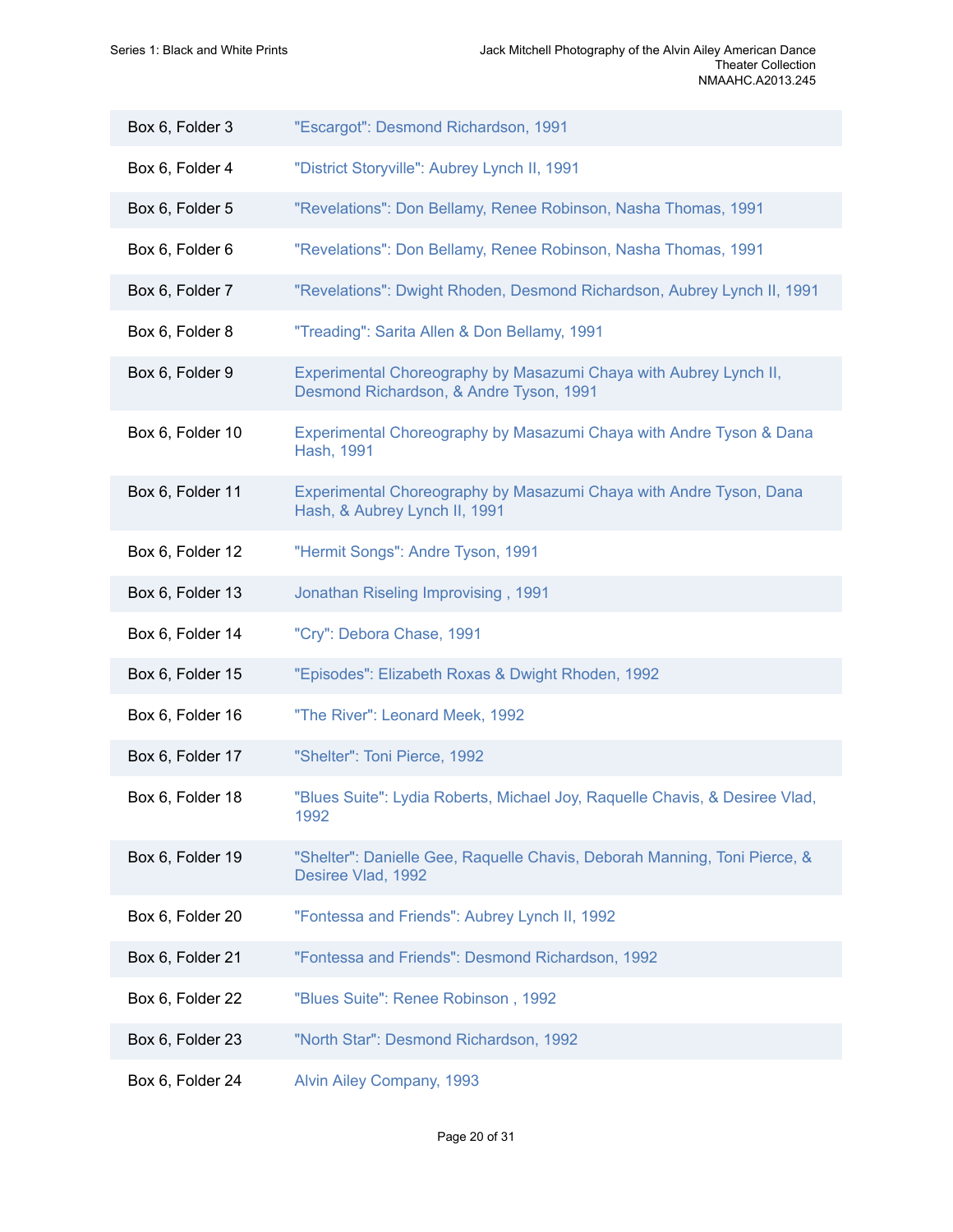| Box 6, Folder 25 | Jack Mitchell, 1993                                                |
|------------------|--------------------------------------------------------------------|
| Box 6, Folder 26 | Four Contact sheets used as end papers for hardcover book, undated |
| Box 6, Folder 27 | Extra Prints: AAADT JM Photographs Page 1-26, undated              |
| Box 6, Folder 28 | Extra Prints: AAADT JM Photographs Page 27-62, undated             |
| Box 6, Folder 29 | Extra Prints: AAADT JM Photographs Page 63-103, undated            |
| Box 6, Folder 30 | Extra Prints: AAADT JM Photographs Page 104-129, undated           |

*Return to Table of [Contents](#page-1-0)*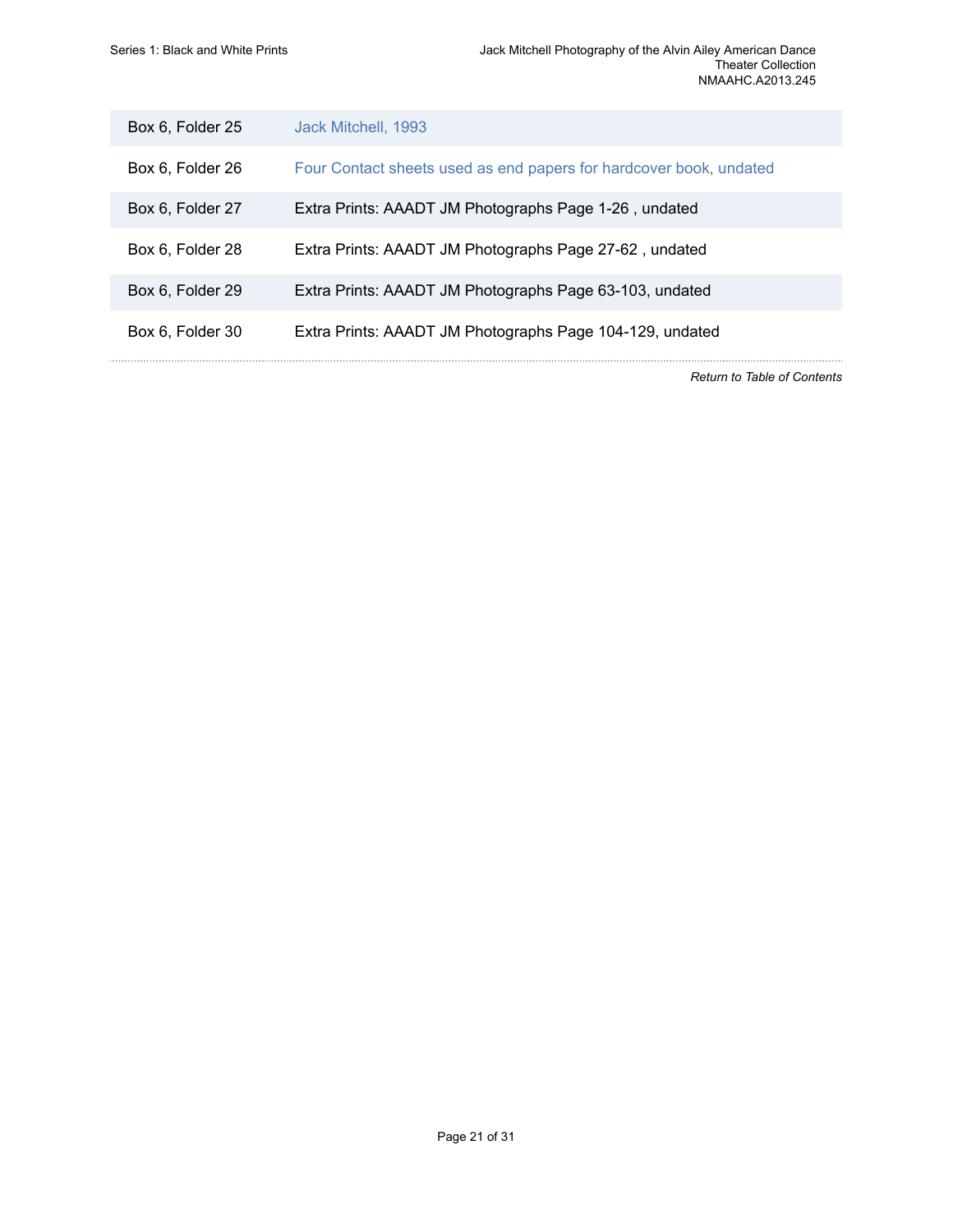# <span id="page-23-0"></span>Series 2: Color Photography

### 2.1: Original Slide Boxes

| Scope and | Subseries 1: Slide Boxes contains the original slide boxes of Jack Mitchell's negatives of |
|-----------|--------------------------------------------------------------------------------------------|
| Contents: | the performances and photographic sessions.                                                |
| Box 7     | Slide box #137-1562 and File Cards, 1969-1994                                              |

### 2.2: Color Slides

Scope and Contents: Subseries 2: Color Slides contains the color slides that were originally housed in their assigned boxes in subseries 1 and embedded digitized images of the color slides.

| Binder 8, Folder 1  | #137: Judith Jamison in "Icarus" & Dudley Williams in "Black Belt", 1969                                                                                                   |
|---------------------|----------------------------------------------------------------------------------------------------------------------------------------------------------------------------|
| Binder 8, Folder 2  | #217: Company's Various Repertory Performance at the American National<br>Theater and Academy Theater, 1971                                                                |
| Binder 8, Folder 3  | #230: "Cry" with Judith Jamison, 1971                                                                                                                                      |
| Binder 8, Folder 4  | #298-9: Alvin Ailey, Judith Jamison, Linda Kent, Dudley Williams, Kelvin<br>Rotardier in Dance Studio with Ailey Dance Solos, 1973                                         |
| Binder 8, Folder 5  | #1005-6: "Satyriade": Donna Wood, Maxine Sherman, Keith McDaniel, Mari<br>Kajiwara, Gary DeLoatch, & Kevin Brown; "Landscape" with Maxine Sherman<br>& Gary DeLoatch, 1982 |
| Binder 8, Folder 6  | #1011: "Spectrum" with Gregory Steward; Company performance of "Stack<br>Up" at City Center, 1982                                                                          |
| Binder 8, Folder 7  | #1075: "Fever Swamp" with company dancers and Bill T. Jones; Portraits of<br>Alvin Ailey, 1983                                                                             |
| Binder 8, Folder 8  | #1225: Company Photo Call for "Speeds"; "How to Walk an Elephant",<br>"Lament" at Wolftrap, 1985                                                                           |
| Binder 8, Folder 9  | #1239: Company photo Call for "Bird" and Various Repertory, 1986                                                                                                           |
| Binder 8, Folder 10 | #1240: Various Repertory and "Caverna Magica", 1986                                                                                                                        |
| Binder 8, Folder 11 | #1329-A-D: Company Photo Call for Dunham Repertory; Portraits of<br>Katherine Dunham; "The Magic of Katherine Dunham", 1987                                                |
| Binder 8, Folder 12 | #1381-1398: Portrait of Alvin Ailey with Mother, Lula Cooper, 1988                                                                                                         |
| Binder 8, Folder 13 | #1413-14: Company in 1988/89 City Center Season Repertory of "Blue"<br>Suites" & "Revelations"; "Cry", "Opus McShann", "Vespers" at City Center<br>Studio, 1989            |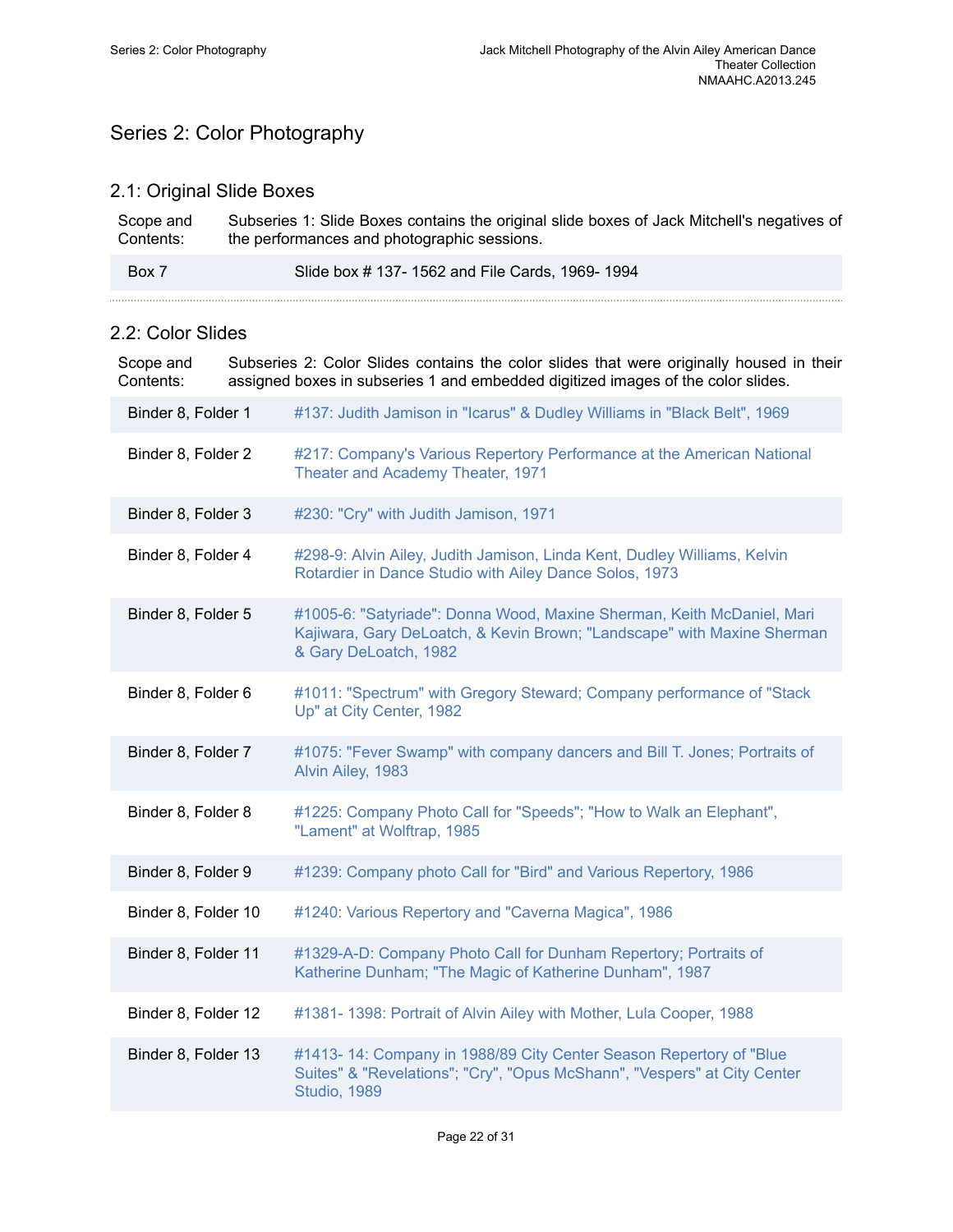| Binder 9, Folder 1  | #1415-16: Company in 1988/89 City Center Season Repertory of "Blue<br>Suites" & "Revelations"; "Cry", "Opus McShann", "Vespers" at City Center<br><b>Studio, 1989</b>             |
|---------------------|-----------------------------------------------------------------------------------------------------------------------------------------------------------------------------------|
| Binder 9, Folder 2  | #1433: Various Repertory photo calls onstage at SUNY Purchase; "Sarong",<br>"Rainbow Round My Shoulder", 1989                                                                     |
| Binder 9, Folder 3  | #1458-60: Company's various active Repertory at Newark, NJ; "Night<br>Creatures" & "Hidden Rites", 1990                                                                           |
| Binder 9, Folder 4  | #1474: Andre Tyson, Dana hash, Aubrey Lynch II Improvise, 1991                                                                                                                    |
| Binder 9, Folder 5  | #1480-82: "Revelations" and active Repertory; Onstage Rehearsal of "Cry" &<br>"Rift"; Portraits of Judith Jamison at SUNY Purchase, 1991                                          |
| Binder 9, Folder 6  | #1486: Desmond Richardson in "Escargot", Andre Tyson in "Hermit Songs",<br>Audrey Lynch II in "District Storyville", 1991                                                         |
| Binder 9, Folder 7  | #1487: Improvisations by Aubrey Lynch II, Andre Tyson, & Desmond<br>Richardson, 1991                                                                                              |
| Binder 9, Folder 8  | #1504: Company dancers in mixed repertory, 1992                                                                                                                                   |
| Binder 9, Folder 9  | #1515-16: Company in "Shelter", "Fontessa and Friends", & "Frames", 1992                                                                                                          |
| Binder 9, Folder 10 | #1540-41: Judith Jamison, Sylvia Waters, & Denise Jefferson; Company<br>photo call at SUNY Purchase; "The Mooche", "Hymn", "New York Export<br>Opus Jazz", active repertory, 1993 |
| Binder 9, Folder 11 | #1562: Masazumi Chaya in improvised poses for Dance Magazine Cover<br>Picture, Sept. 1994                                                                                         |

# 2.3: Color Transparencies

| Scope and<br>Contents: | Subseries 3: Color Transparencies contains color transparencies produced by Jack<br>Mitchell's studio sessions and embedded digitized images of the color transparencies. |
|------------------------|---------------------------------------------------------------------------------------------------------------------------------------------------------------------------|
| Binder 10, Folder 1    | #107: Alvin Ailey, Judith Jamison, Kent, Williams, Rotardier in Dance Studio<br>with Ailey Dance Solos, 1973                                                              |
| Binder 10, Folder 2    | #108: Judith Jamison and company in "Revelations", 1978                                                                                                                   |
| Binder 10, Folder 3    | #109: Judith Jamison and company in "Revelations", 1978                                                                                                                   |
| Binder 10, Folder 4    | #111: Portraits of Alvin Ailey, 1979                                                                                                                                      |
| Binder 10, Folder 5    | #184: "Revelations" group with Judith Jamison for Dance Magazine with solos<br>of Aubrey Lynch II, 1992                                                                   |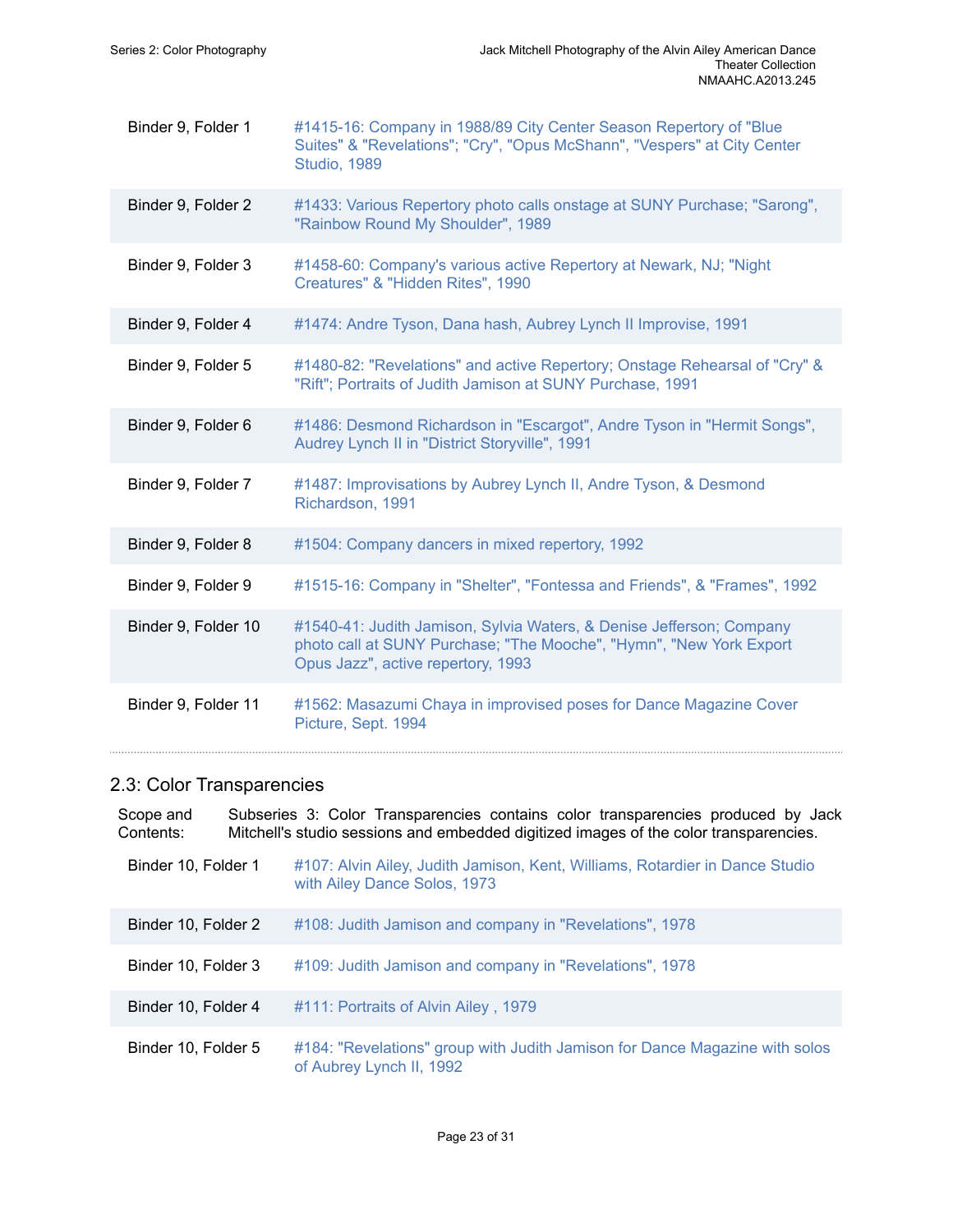|                     | <b>Return to Table of Contents</b>                                                                                                          |
|---------------------|---------------------------------------------------------------------------------------------------------------------------------------------|
| Binder 10, Folder 7 | Misc: Dancers, portraits and poses from Ballets associated With Ailey Spirit:<br>The Journey of an American Dance Company publication, 2004 |
| Binder 10, Folder 6 | #186: "The River" season poster of Leonard Meek and Brochure photos of<br>Robinson, Desmond Richardson, & Aubrey Lynch II, 1992             |
|                     |                                                                                                                                             |

Page 24 of 31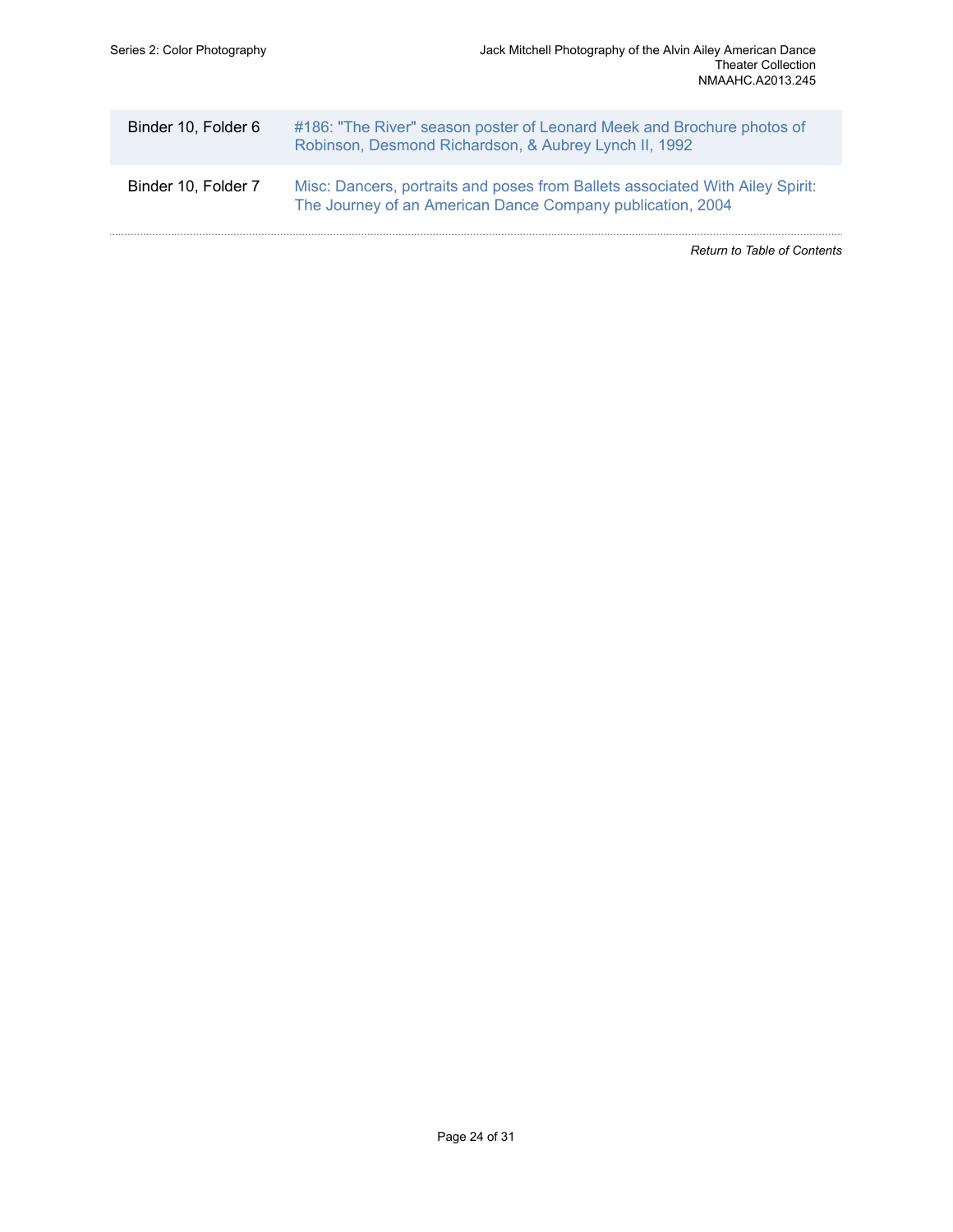images. Subsection 1 to 10 is housed in this box and continues

## <span id="page-26-0"></span>Series 3: Black and White Negatives

General: The Black and White Negatives numerical assignments were given by Jack Mitchell. Each number was assigned based on ballets shot during specific photo shoots.

### 3.1: Black and White Film Strips

Scope and Contents: Subseries 1: Black and White Film Strips contains the original black and white film strips from Jack Mitchell's photography of performances and studio sessions and embedded digitized images of black and white film strips. Box 11 Inventory Index cards; Negative # 1048 – 3917 (1-10), Nov. 1961- Jul. 1979 Notes: Negative # 3917 was previously divided into 21 subsections of

in box 12 in numerical order.

| <b>Box 12</b> | Negative # 3917 (11-21) – 4841, Jul. 1979- Nov. 1988<br>Negative # 3917 was previously divided into 21 subsections<br>Notes:<br>of images. Subsection 11 to 21 is housed in this box and is a<br>continuation of box 11. |
|---------------|--------------------------------------------------------------------------------------------------------------------------------------------------------------------------------------------------------------------------|
| <b>Box 13</b> | Negative #4843 - 5159, Dec. 1988- Sept. 1994                                                                                                                                                                             |

#### 3.2: Contact Sheets

| Scope and<br>Contents: | Subseries 2: Contact Sheets contains the contact sheets for the corresponding materials<br>in subseries 1.    |  |
|------------------------|---------------------------------------------------------------------------------------------------------------|--|
| Box 14, Folder 1       | #1048: "Roots of the Blues", "Revelations", "The Beloved", "The Letter", &<br>"Portrait of Billie", Nov. 1961 |  |
| Box 14, Folder 2       | #1049: "Roots of the Blues" 7 "Revelations", Nov. 1961                                                        |  |
| Box 14, Folder 3       | #1050: "The Beloved", "Roots of the Blues", "The Letter" & "Revelations", Nov.<br>1961                        |  |
| Box 14, Folder 4       | #1076: "Hermit Song"; Alvin Ailey at Clark Center, Dec. 1961                                                  |  |
| Box 14, Folder 5       | #1220: "Portrait of Alvin Ailey at Jack Mitchell's Studio, Jul. 1962                                          |  |
| Box 14, Folder 6       | #1358: "Alvin Ailey Teaching Dance Class at Clark Center, May 1963                                            |  |
| Box 14, Folder 7       | #1507: Company Performance at Clark Center; "Variegations", "Blue Suites",<br>& "Revelations, Jun. 1964       |  |
| Box 14, Folder 8       | #442: "Revelations", "Blue Suites", "The Beloved", & "Variegations", Aug.<br>1964                             |  |
| Box 14, Folder 9       | #1887: "Congo Tango Palace", "Route of the Phoebe Snow" & "Revelations",<br>Jan. 1966                         |  |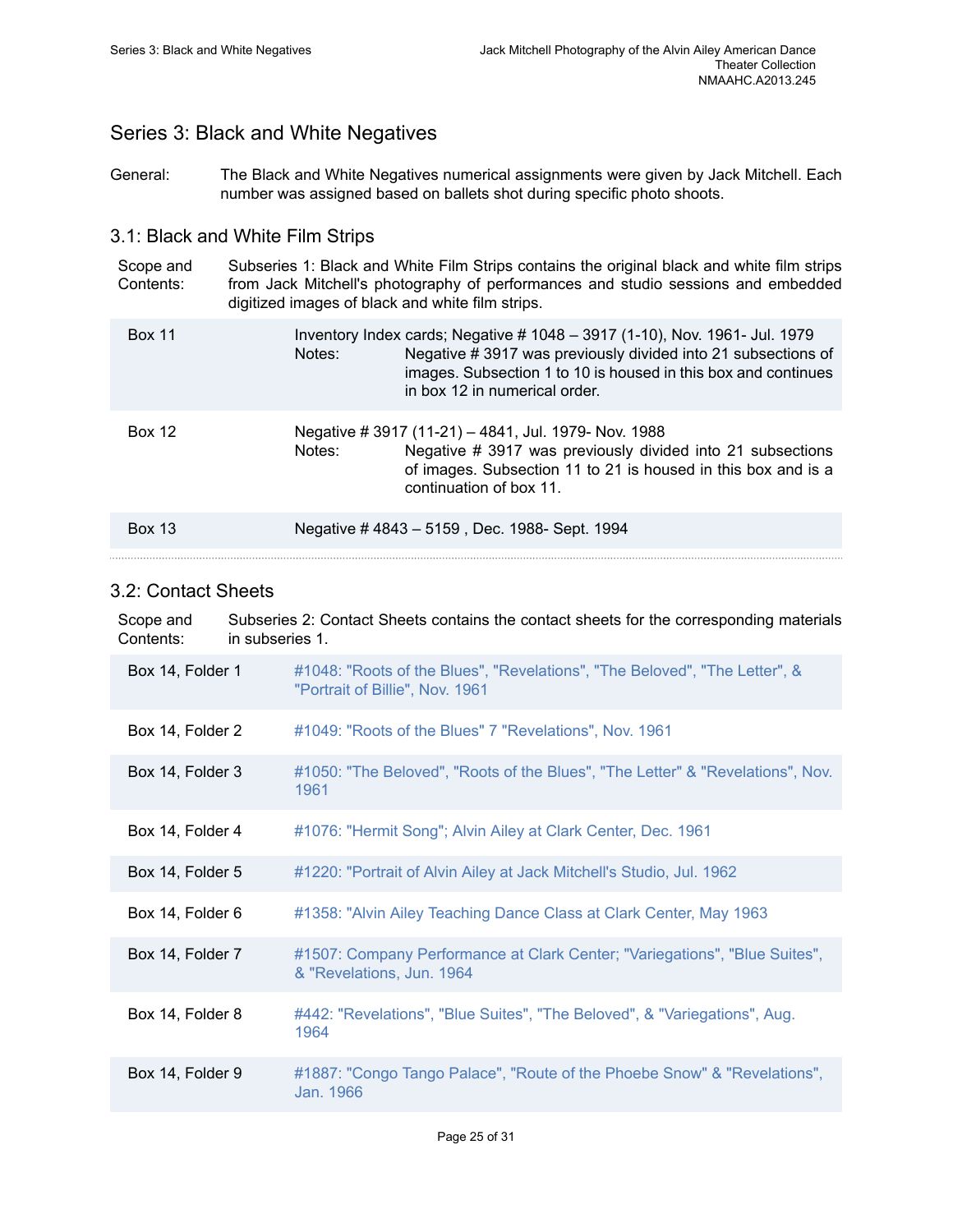| Box 14, Folder 10 | #2149: "Prodigal Prince" & "Revelations", May 1976                                                                                                                                        |
|-------------------|-------------------------------------------------------------------------------------------------------------------------------------------------------------------------------------------|
| Box 14, Folder 11 | #2407: "Black Belt" & "Icarus", Jan. 1969                                                                                                                                                 |
| Box 14, Folder 12 | #2409: "Congo Tango Palace", "The Route of the Phoebe Snow", "Quintet", &<br>"Revelations", Jan. 1969                                                                                     |
| Box 14, Folder 13 | #2461: Group and Solo Portraits of Alvin Ailey, Judith Jamison, Dudley<br>Williams, & Linda Kent; New York Times Photo Call at Brooklyn Academy;<br>Iconic Ailey/Jamison Photo, Apr. 1969 |
| Box 14, Folder 14 | #2699: "Archipelago", "Flowers", Portraits and Photo Call at Jack Mitchell's<br>Studio, Jan. 1971                                                                                         |
| Box 14, Folder 15 | #2714: Company Performing "Revelations" on Stage for Time Magazine, Jan.<br>1971                                                                                                          |
| Box 14, Folder 16 | #2774: "Cry" solo of Judith Jamison, Jun. 1971                                                                                                                                            |
| Box 14, Folder 17 | #2790: "Cry" solo of Judith Jamison, Jun. 1971                                                                                                                                            |
| Box 14, Folder 18 | #2869: "May Lou's Mass", Nov. 1971                                                                                                                                                        |
| Box 14, Folder 19 | #2918: "Rainbow Round My Shoulder" & Portrait of Donald McKayle, Apr.<br>1972                                                                                                             |
| Box 14, Folder 20 | #2919: "The Lark Ascending", Apr. 1972                                                                                                                                                    |
| Box 14, Folder 21 | #3177: Ballet with Freddy Romero, Sarah Yarborough, and John Parks, May<br>1973                                                                                                           |
| Box 14, Folder 22 | #3243: "Camina Burana", Fall 1973                                                                                                                                                         |
| Box 14, Folder 23 | #3305: Group & Solo Portraits of Pearl Primus, Janet Collins, Judith Jamison,<br>& Sarah Yarborough, Apr. 1974                                                                            |
| Box 14, Folder 24 | #3387: "The Mooche" & Solo Portraits of Alvin Ailey, Judith Jamison, & Sarita<br>Allen, Mar. 1975                                                                                         |
| Box 14, Folder 25 | #3549: "Three Black Kings" & Portraits of Mercer Ellington, Aug. 9, 1976                                                                                                                  |
| Box 14, Folder 26 | #3573: "Facets", solos of Judith Jamison & "Hobo Sapiens", Solos of Dudley<br>Williams, Nov. 1976                                                                                         |
| Box 14, Folder 27 | #3703: "Cry", "Blues Suites", & Solos of Estelle Spurlock at Jack Mitchell's<br>Studio, Nov. 1977                                                                                         |
|                   |                                                                                                                                                                                           |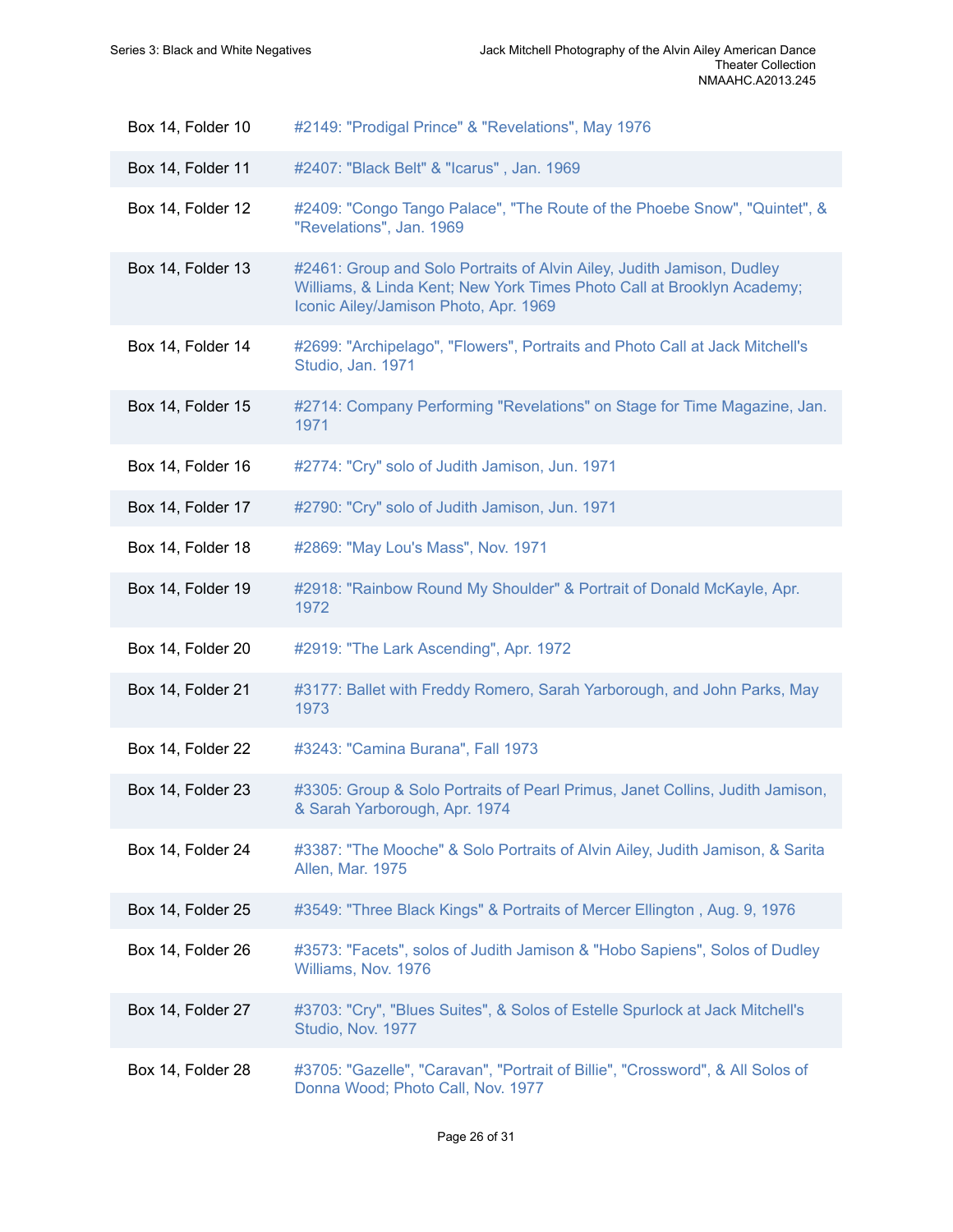| Box 14, Folder 29 | #3709: George Faison choreographing "Suite Otis" with dancers Marilyn<br>Banks and Carl Paris in studio with Alvin Ailey watching, Nov. 1977     |
|-------------------|--------------------------------------------------------------------------------------------------------------------------------------------------|
| Box 14, Folder 30 | #3781: Entire Alvin Ailey American Dance Theater Company dancers onstage<br>at City Center for Ailey Company Poster (20th Anniversary), May 1978 |
| Box 14, Folder 31 | #3802: Portraits of Sarita Allen, Elizabeth Roxas, Alvin Ailey with Dancers at<br>Jack Mitchell's Studio, Aug. 1978                              |
| Box 15, Folder 1  | #3906: "Passage", solos of Judith Jamison, 1978                                                                                                  |
| Box 15, Folder 2  | #3851: Portraits of Alvin Ailey at Jack Mitchell's Studio, Jan. 1979                                                                             |
| Box 15, Folder 3  | #4017: New Ballet featuring Donna Wood, Alistair Butler & Gary DeLoatch,<br>Nov. 1979                                                            |
| Box 15, Folder 4  | #4019: Dancer Michihiko Oka for New York Times, Nov. 1979                                                                                        |
| Box 15, Folder 5  | #3917: "District Storyville", "Suite Otis", & "Tilt" with Company (Part 1 of 2),<br><b>Jul. 1979</b>                                             |
| Box 15, Folder 6  | #3917: "District Storyville", "Suite Otis", & "Tilt" with Company (Part 2 of 2),<br><b>Jul. 1979</b>                                             |
| Box 15, Folder 7  | #4195: Choo San Goh setting his ballet "Spectrum" on dancers; Portraits of<br>Choo San Goh, Nov. 17, 1981                                        |
| Box 15, Folder 8  | #4237: "Concerto F", with dancers Sara Yarborough & Carl Bailey, Apr. 1981                                                                       |
| Box 15, Folder 9  | #4230: "Pigs and Fishes" with Sarita Allen and Elisa Monte, Apr. 1982                                                                            |
| Box 15, Folder 10 | #4296: Dancers rehearsing "Satyriade", Nov. 1982                                                                                                 |
| Box 15, Folder 11 | #4299: "Landscapes" with Maxine Sherman for Dance Magazine, Dec. 1982                                                                            |
| Box 15, Folder 12 | #4300: "Satyriade" with dancers in costume; Portraits of Alvin Ailey, Dec. 1982                                                                  |
| Box 15, Folder 13 | #4350: "Seven Journeys", Apr. 1983                                                                                                               |
| Box 15, Folder 14 | #4351: "Fever Swamp"; Pictures with Choreographer Bill T. Jones, Apr. 1983                                                                       |
| Box 15, Folder 15 | #4393: Portraits of Alvin Ailey, Nov. 1983                                                                                                       |
| Box 15, Folder 16 | #4473: "Divining", Judith Jamison choreographing dancers, Donna Wood, &<br>Masazumi Chaya, Sept. 1984                                            |
| Box 15, Folder 17 | #4559: Louis Johnson working on his Ballet, "Lament", Jul. 1985                                                                                  |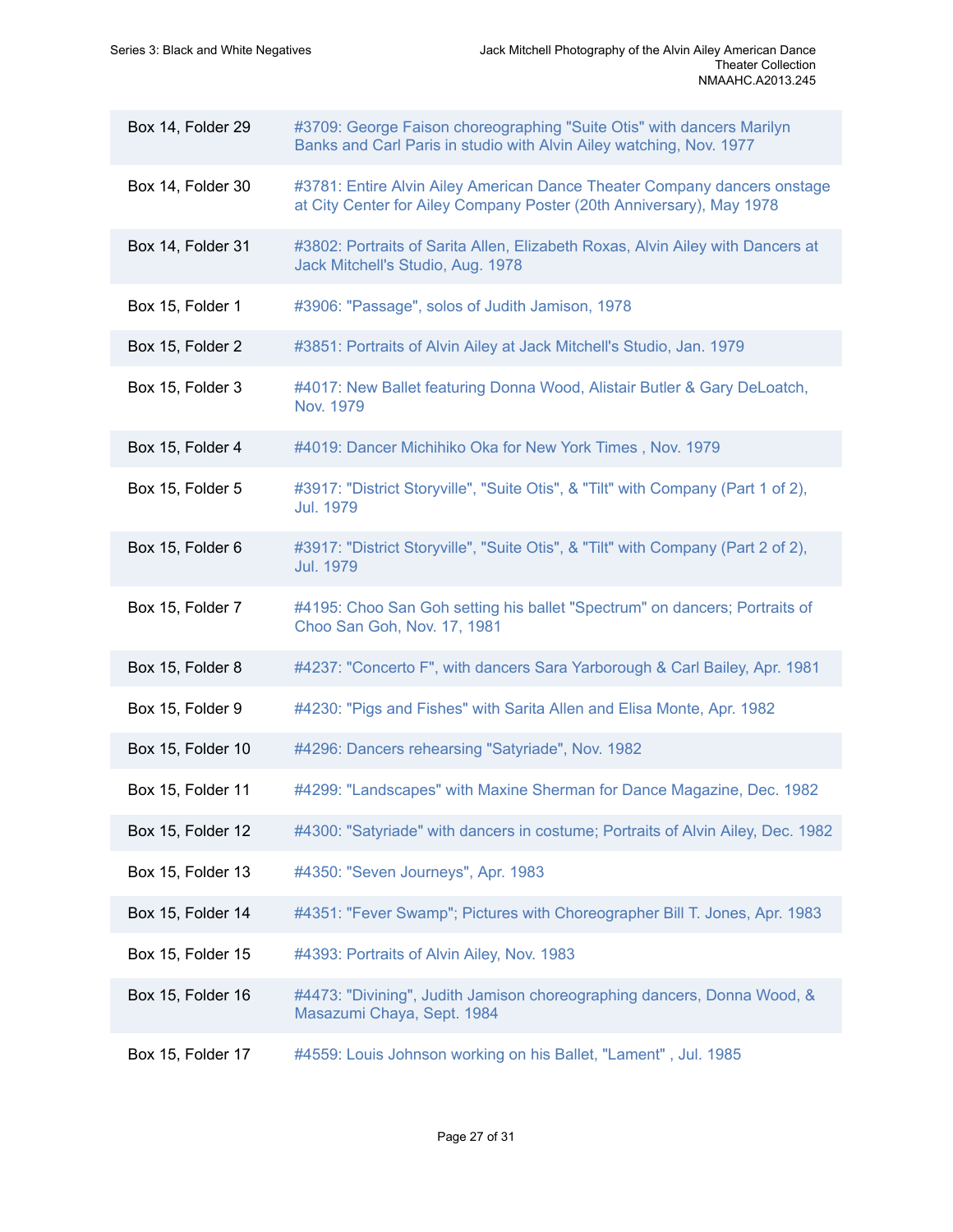| Box 15, Folder 18 | #4561: "How to Walk an Elephant", "Lament", "Speeds" Onstage at Wolftrap,<br>Va., Aug. 1985                                                                                       |
|-------------------|-----------------------------------------------------------------------------------------------------------------------------------------------------------------------------------|
| Box 15, Folder 19 | #4597: "For Bird- With Love" & "Suite Otis"; Photo Call, Jan. 1986                                                                                                                |
| Box 15, Folder 20 | #4674: "Caverna Magica" & "The Lark Ascending"; Portraits, Aug. 9, 1986                                                                                                           |
| Box 16, Folder 1  | #4752: "Afrique", "Los Indios", & "L' Ag' Ya"; Portraits of Kathryn Dunham and<br>Desmond Richardson at The Ailey Studio, Aug. 1987                                               |
| Box 16, Folder 2  | #4841: Alvin Ailey with Marilyn Banks, Dudley Williams, & Gary DeLoatch,<br>Nov. 1988                                                                                             |
| Box 16, Folder 3  | #4842: Alvin Ailey with his Mother, Lula Cooper, Dec. 1988<br>There is no digital component to contact sheet #4842. Only the<br>Notes:<br>physical contact sheets are available.  |
| Box 16, Folder 4  | #4843: "Cry", "Blue Suites", "Revelations", "Vespers", & "Shards"; Portraits of<br>Masazumi Chaya at City Center Rehearsal Studio, Dec. 1988                                      |
| Box 16, Folder 5  | #4884: "Come and Get the Beauty of It Hot", "Rainbow Round My Shoulder",<br>"Chelsea's Bells", "Sarong Paramaribo", & "Episodes" at SUNY Purchase, NY,<br>Sept. 1989              |
| Box 16, Folder 6  | #5011: Portraits of Judith Jamison, Apr. 1990                                                                                                                                     |
| Box 16, Folder 7  | #5035: "Forgotten Time", "Cry", "Hidden Rites", & "Episodes"; Judith Jamison<br>choreographing and with Stage Crew onstage in Newark, NJ, Oct. 20, 1990                           |
| Box 16, Folder 8  | #5060: Jonathan Riseling improvising, Jun. 1991                                                                                                                                   |
| Box 16, Folder 9  | #5062: Dana Hash, Andre Tyson, & Aubrey Lynch II Improvise Poses<br>suggested by Masazumi Chaya, Jun. 1991                                                                        |
| Box 16, Folder 10 | #5068: "Hermit Songs, solos of Andre Tyson; "Escargot", solos Of Desmond<br>Richardson; "District Storyville", solos Of Aubrey Lynch II; Improvised Trios,<br>Aug. 1991           |
| Box 16, Folder 11 | #5069: "Cry", "Revelations", "District Storyville", "Treading", "Dance at the<br>Gym"; Judith Jamison with Stage Crew at SUNY Purchase; Portraits of<br>Masazumi Chaya, Aug. 1991 |
| Box 16, Folder 12 | #5090: Poster and brochure photo call of dancers in "Blue, Jun. 1992                                                                                                              |
| Box 16, Folder 13 | #5093: Headshots of Matthew Rushing, 1992<br>There is no physical component to contact sheet #5093. Only<br>Notes:<br>the digital images are available.                           |
| Box 16, Folder 14 | #5099: "Shelter", "Fontessa and Friends", "Frames", Sept. 1992                                                                                                                    |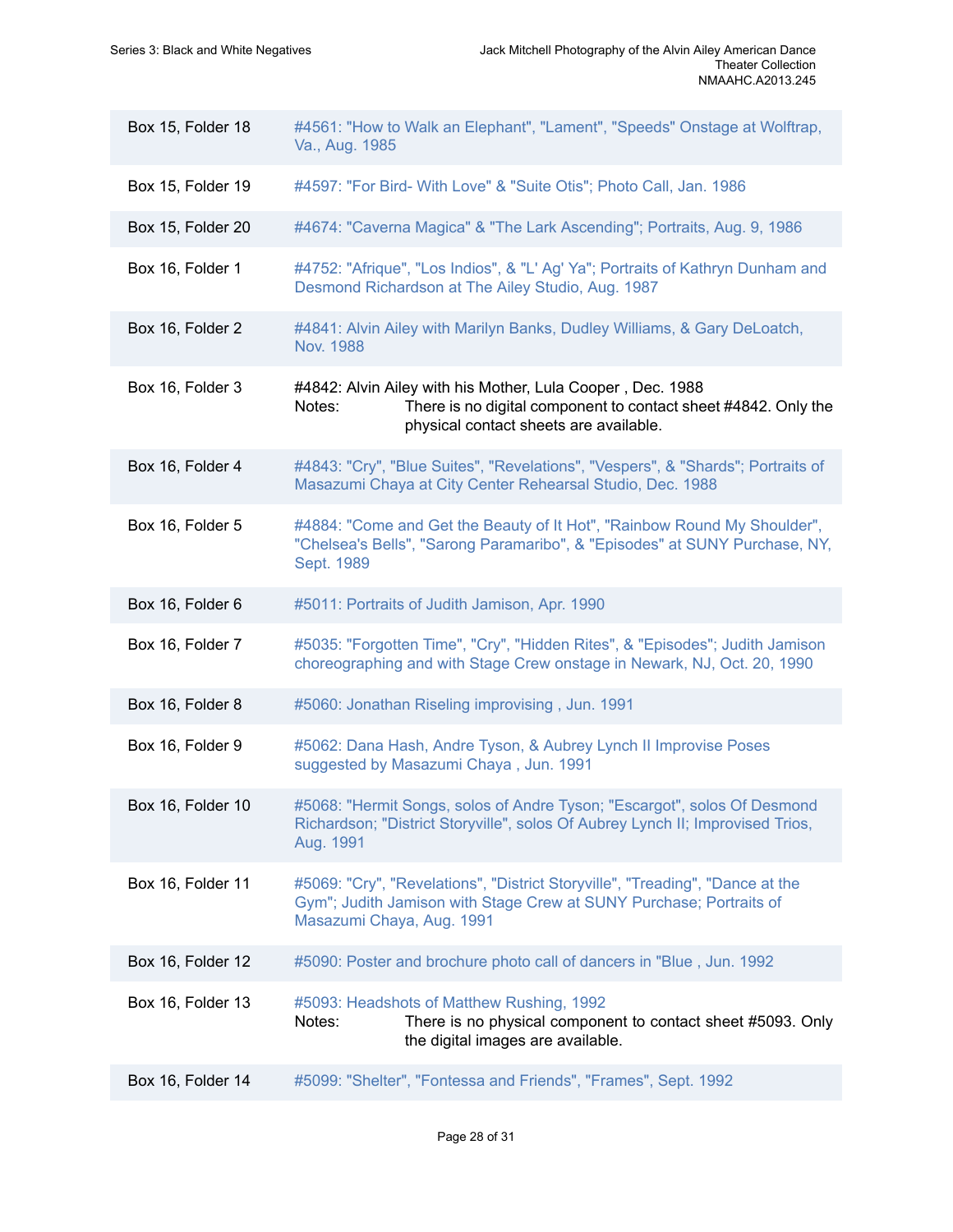| Box 16, Folder 15 | #5111: Black & White conversion negative of color transparency of Leonard<br>Meek in "The River" from 1992 Poster, 1992                                                  |
|-------------------|--------------------------------------------------------------------------------------------------------------------------------------------------------------------------|
| Box 16, Folder 16 | #5112: Black & White conversion negative of Judith Jamison As Dancer<br>with group in "Revelations" (1978); Judith Jamison with Dancers of<br>"Revelations" (1992), 1992 |
| Box 16, Folder 17 | #5113: Entire Ailey Company with Judith Jamison & Masazumi Chaya, Jan.<br>1993                                                                                           |
| Box 16, Folder 18 | #5128: "The Mooche", "NY Export Opus Jazz", "Hymn", "The Winter in<br>Lisbon"; Photo call onstage at SUNY Purchase, Sept. 18, 1993                                       |
| Box 16, Folder 19 | #5129: Portraits of Ailey Dancers, 1993                                                                                                                                  |
| Box 16, Folder 20 | #5159: Black & White takes from Dance Magazine Color Cover shoot of<br>Masazumi Chaya, Sept. 1994                                                                        |
|                   | <b>Return to Table of Contents</b>                                                                                                                                       |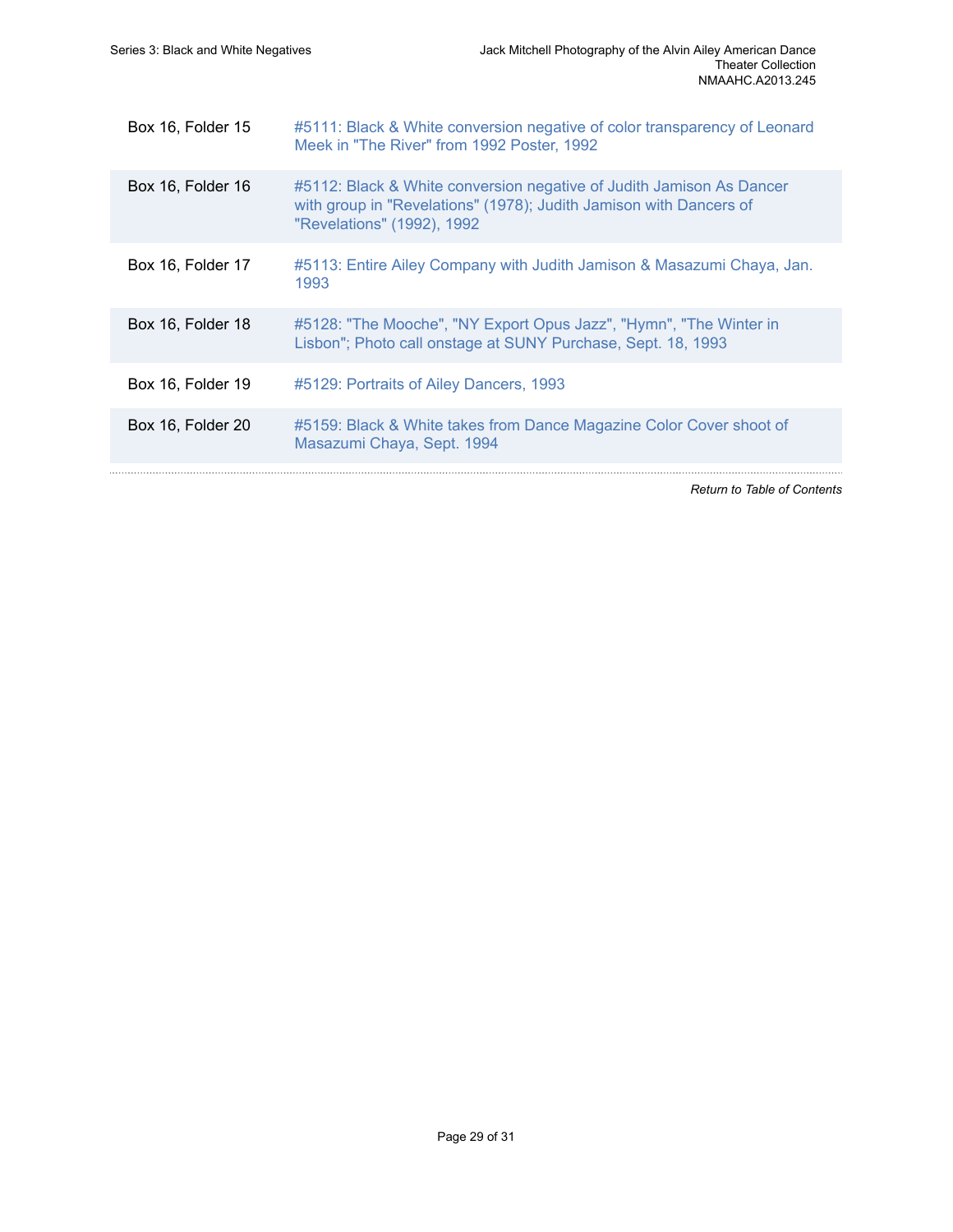# <span id="page-31-0"></span>Series 4: Reference Material

Scope and Contents: Series 4: Reference Materials contains the archival draft and published copy of the 1993 publication "Alvin Ailey American Dance Theater: Jack Mitchell Photographs".

- Box 17, Folder 1 Alvin Ailey American Dance Theater: Jack Mitchell Photographs, 1993
- Box 17, Folder 2 Xerox copy of publication with negative ID's assigned, undated

*Return to Table of [Contents](#page-1-0)*